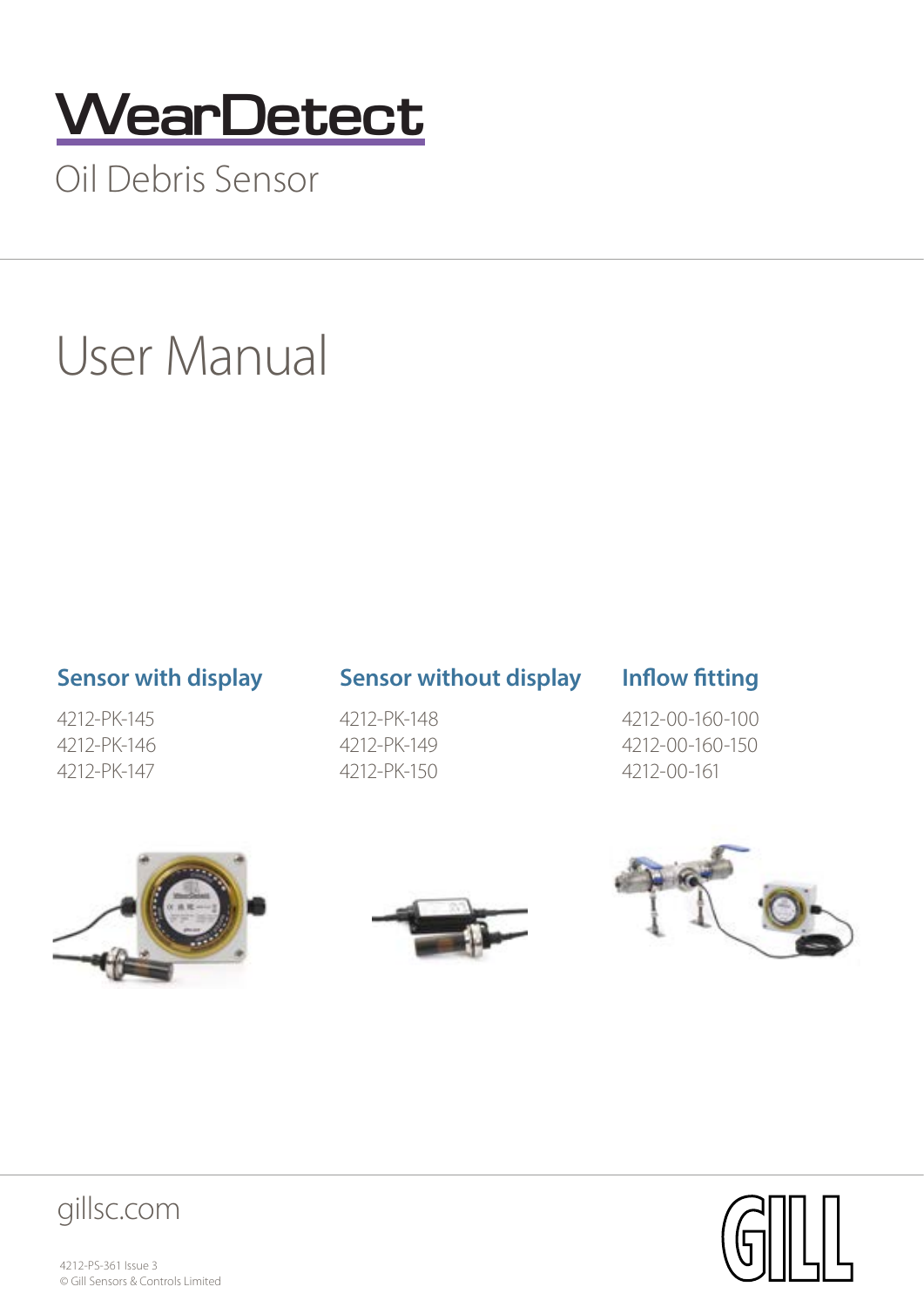**WearDetect**<br>Oil Debris Sensor

For use with WearDetect Oil Debris Sensor and accessories For use with WearDetect Oil Debris Sensor and accessories

| <b>Contents</b>                                        |    |
|--------------------------------------------------------|----|
| 1. Product description                                 | 5  |
| 1.1 Product Types                                      | 6  |
| 1.2 Product Fittings                                   |    |
|                                                        | 7  |
| 2. Getting started                                     | 8  |
| 2.1 Configuration software                             | 8  |
| 2.2 Sensor Configuration - Computer connection         | 8  |
| 2.2.1 Sensors with display (4212i)                     | 8  |
| 2.2.2 Sensor without display models (4212)             | 9  |
| <b>2.3 Electrical Connections</b>                      | 9  |
| 2.3.1 Power supply                                     | 9  |
| 2.3.2 Connections - Sensors with display (4212i)       | 9  |
| 2.4 Install FTDI drivers                               | 10 |
| 2.5 Launch the Oil Debris Sensor Configurator Software | 11 |
| 2.6 Bench system test                                  |    |
|                                                        | 12 |
| <b>3.0 Operating Instructions</b>                      | 14 |
| 3.1 Configuring the Sensor                             | 14 |
| 3.1.1 Sensor Type                                      | 14 |
| 3.1.2 Sensor Output                                    | 14 |
| 3.1.3 Water Contamination /Temperature Channel         | 15 |
| 3.2 Inhibit Outputs during Configuration               | 15 |
| 3.2.1 Disable Fine Channel                             | 15 |
| 3.2.2 Disable Coarse Channel                           | 15 |
| 3.2.3 Disable Water Contamination/Temperature Channel  | 15 |
| <b>3.3 Sensor Position Calibration</b>                 | 16 |
| 3.3.1 Zero/Tare                                        | 17 |
| <b>4. Advanced Settings</b>                            | 18 |
| 4.1 Full Scale Fine                                    | 18 |
| 4.2 Full Scale Coarse                                  | 19 |
| 4.3 Manual Adjustment                                  | 21 |
| <b>4.4 Oil Calibration</b>                             | 21 |
| 4.4.1 Set Water Contamination Reference                | 25 |
| 4.4.2 No Oil Threshold                                 | 25 |
| 4.4.3 Water Contamination Threshold                    | 25 |
| 4.4.4 Filter Time (seconds)                            | 25 |
| 4.4.5 Set Clean Oil Reference                          | 25 |

# **WearDetect**<br>Oil Debris Sensor

| 4.7.5 Vehicle System                               | 28 |
|----------------------------------------------------|----|
| 4.7.6 Function                                     | 28 |
| 4.7.7 Manufacturer Code                            | 28 |
| 4.7.8 Identity Number                              | 28 |
| <b>4.7.9 NAME</b>                                  | 28 |
| 4.8 PGN/ID                                         | 29 |
| 4.8.1 Priority                                     | 29 |
| 4.8.2 Data Page                                    | 29 |
| 4.8.3 PDU Format                                   | 29 |
| 4.8.4 PDU Specific                                 | 29 |
| 4.8.5 PGN                                          | 30 |
| 4.8.6 CAN ID                                       | 30 |
| scellaneous settings                               | 31 |
| 5.1 LED Brightness (Sensors with display Only)     | 31 |
| 5.2 Exporting a Configuration File                 | 31 |
| 5.3 Importing a Configuration File                 | 31 |
| 5.4 Restore Factory Defaults                       | 31 |
| allation                                           | 35 |
| <b>6.1 Sensor Location</b>                         | 35 |
| <b>6.2 Sensor Head</b>                             | 35 |
| <b>6.3 Sensor Electronics</b>                      | 37 |
| 6.3.1 Sensor with display Electronics Mounting     | 37 |
| 6.3.2 Sensors without display Electronics Mounting | 37 |
| 6.3.3 Grounding the enclosure                      | 38 |
| 6.4 Cabling                                        | 38 |
| 6.4.1 Cable Protection: Sensor with display        | 39 |
| 6.5 Sensor Head Fitting Chart                      | 40 |
| 6.6 Inflow Sensor Head Fitting (Optional)          | 41 |
|                                                    |    |

| 4.5 Temperature                                    | 26 |
|----------------------------------------------------|----|
| <b>4.6 Analog Output</b>                           | 26 |
| 4.6.1 Error Level                                  | 26 |
| 4.6.2 Zero level                                   | 27 |
| 4.6.3 Full Scale Level                             | 27 |
| 4.6.4 Inhibit Level                                | 27 |
| 4.7 CAN                                            | 27 |
| 4.7.1 Function Instance                            | 27 |
| 4.7.2 ECU Instance                                 | 27 |
| 4.7.3 Industry Group                               | 28 |
| 4.7.4 Vehicle System Instance                      | 28 |
| 4.7.5 Vehicle System                               | 28 |
| 4.7.6 Function                                     | 28 |
| 4.7.7 Manufacturer Code                            | 28 |
| 4.7.8 Identity Number                              | 28 |
| <b>4.7.9 NAME</b>                                  | 28 |
| 4.8 PGN/ID                                         | 29 |
| 4.8.1 Priority                                     | 29 |
| 4.8.2 Data Page                                    | 29 |
| 4.8.3 PDU Format                                   | 29 |
| 4.8.4 PDU Specific                                 | 29 |
| 4.8.5 PGN                                          | 30 |
| 4.8.6 CAN ID                                       | 30 |
| <b>5.0 Miscellaneous settings</b>                  | 31 |
| 5.1 LED Brightness (Sensors with display Only)     | 31 |
| 5.2 Exporting a Configuration File                 | 31 |
| 5.3 Importing a Configuration File                 | 31 |
| 5.4 Restore Factory Defaults                       | 31 |
| 6. Installation                                    | 35 |
| <b>6.1 Sensor Location</b>                         | 35 |
| 6.2 Sensor Head                                    | 35 |
| <b>6.3 Sensor Electronics</b>                      | 37 |
| 6.3.1 Sensor with display Electronics Mounting     | 37 |
| 6.3.2 Sensors without display Electronics Mounting | 37 |
| 6.3.3 Grounding the enclosure                      | 38 |
| 6.4 Cabling                                        | 38 |
| 6.4.1 Cable Protection: Sensor with display        | 39 |
| 6.5 Sensor Head Fitting Chart                      | 40 |
| 6.6 Inflow Sensor Head Fitting (Optional)          | 41 |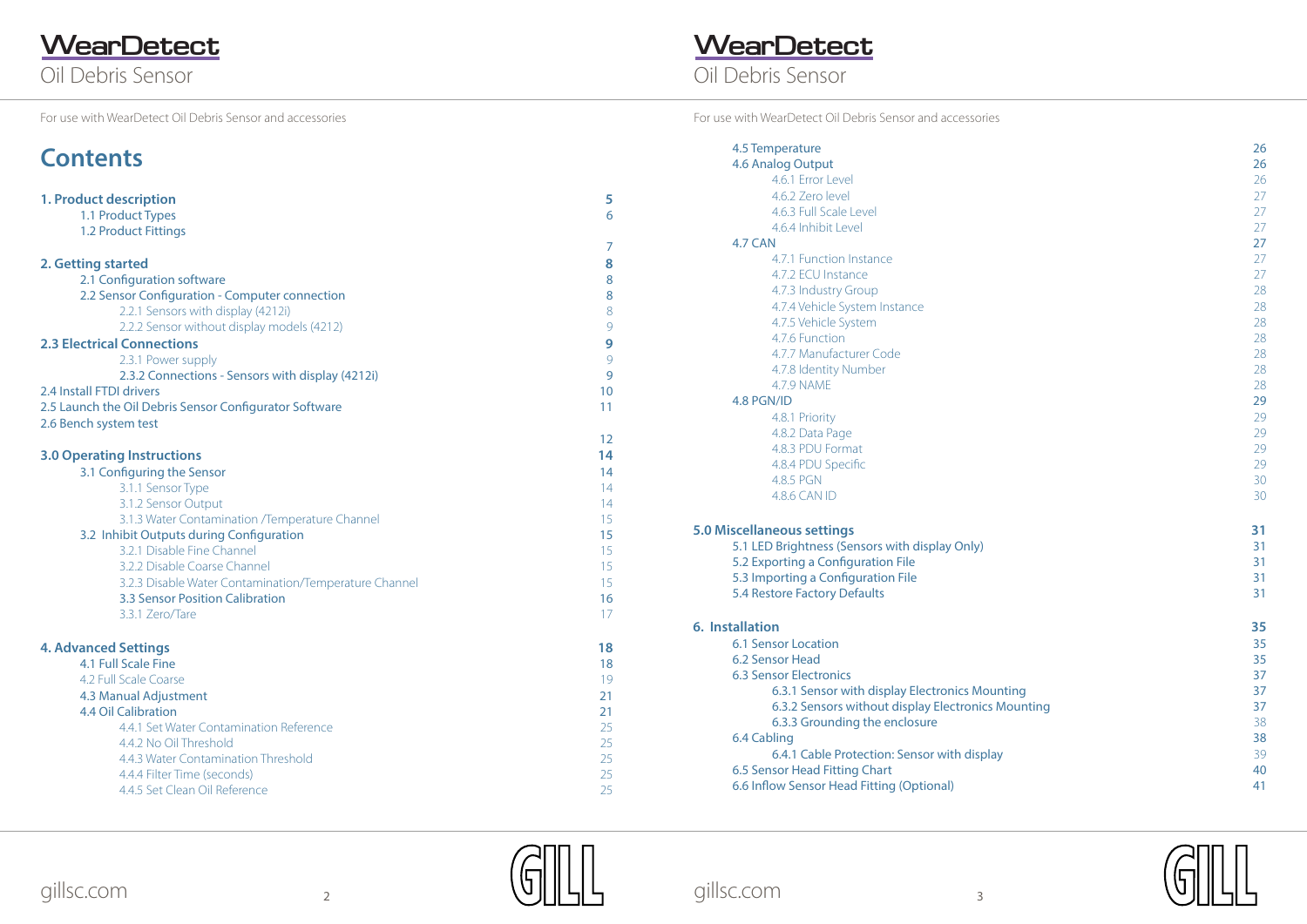<span id="page-2-0"></span>Oil Debris Sensor **WearDetect** 

### Oil Debris Sensor **WearDetect**





#### **1. Product description**

WearDetect Oil Debris Sensor is designed to detect particles of metal in oil that have originated from worn or broken machinery such as gears. It attracts and collects this debris and records the amount collected. This serves as an early warning of impending mechanical failure. The active part of the Oil Debris Sensor is the sensor head. This part is immersed in the oil being monitored. It has two sensing elements, a magnetic element at the head of the sensor head which detects ferrous material (debris) and a dielectric element (\*model specific) at the foot of the sensor head which detects the presence of oil.



The WearDetect provides continuous real-time monitoring of ferrous debris that it captures from the lubricating oil.

Ferrous particles are deposited into the oil from gears, bearings and other metallic contacting surfaces. The presence of excessive ferrous debris provides an indication that an overload condition, lubricant contamination, lubricant degradation or lack of lubricant volume has caused the bearings and/or gears to begin to break down.

The reporting of these features can provide an early indication of potential breakdowns and is key to implementing effective planned preventative maintenance.

- [9.9.1 Optional 59](#page-29-0) [9.10 Sensor De-commissioning 59](#page-29-0)
- [9.10.1 Uninstall the Oil Debris Sensor Configurator App 59](#page-29-0)

The WearDetect attracts ferrous debris within the oil by means of a permanent magnet, non-ferrous debris may be deposited on the sensor by other means, for example by mounting the sensor in a location where debris would normally gather. Electronics within the Oil Debris Sensor detect the presence and type of debris, quantifying it as 'fine' (powdered) or 'coarse' (chippings) and reports a signal associated with the volume of each type of debris. Other functions of the sensor measure the temperature and the dielectric of the oil for the purpose of detecting a significant change in the dielectric value. Such changes will occur if the oil is not present (oil leak) or if the water content in the oil is significant.

| <b>7. Specifications</b>                          | 43 |
|---------------------------------------------------|----|
| 7.1 Sensors with display: 4 – 20 mA output        | 43 |
| 7.2 Sensors with display: 0.10V Voltage output    | 44 |
| 7.3 Sensors with display: J1939 CAN output        | 46 |
| 7.4 Sensors without display: 4 – 20 mA output     | 48 |
| 7.5 Sensors without display: 0-10V Voltage output | 48 |
| 7.6 Sensors without display: J1939 CAN output     | 49 |
| 7.7 Environmental                                 | 51 |

#### **[8. Maintenance 52](#page-26-0)**

| 8.1 Cleaning                                     | 52 |
|--------------------------------------------------|----|
| 8.2 Servicing                                    | 52 |
| 8.3 Corrosion                                    | 53 |
| 8.4 Sealing                                      | 53 |
| 8.4.1 Sealing                                    | 53 |
| 8.5 Fault-finding                                | 54 |
| 8.5.1 Troubleshooting                            | 54 |
| 8.5.2 Status (error) codes                       | 55 |
| 8.5.3 Communications (error) codes               | 55 |
| 8.5.4 Returning a Faulty Sensor                  | 55 |
| <b>9. Appendices</b>                             | 56 |
| 9.1 Maximum Range Coarse Debris                  | 56 |
| 9.2 Maximum Range Fine Debris                    | 56 |
| 9.3 Interaction between Coarse and Fine Channels | 56 |
| 9.4 Guideline Oil Reference Number               | 57 |
| 9.5 Grounding Schemes and Recommendations        | 57 |
| 9.6 Oil Debris Sensor parts                      | 58 |
| 9.7 Packaging                                    | 58 |

### [9.8 Accessories 5](#page-29-0)8

#### [9.9 Product variants 5](#page-29-0)9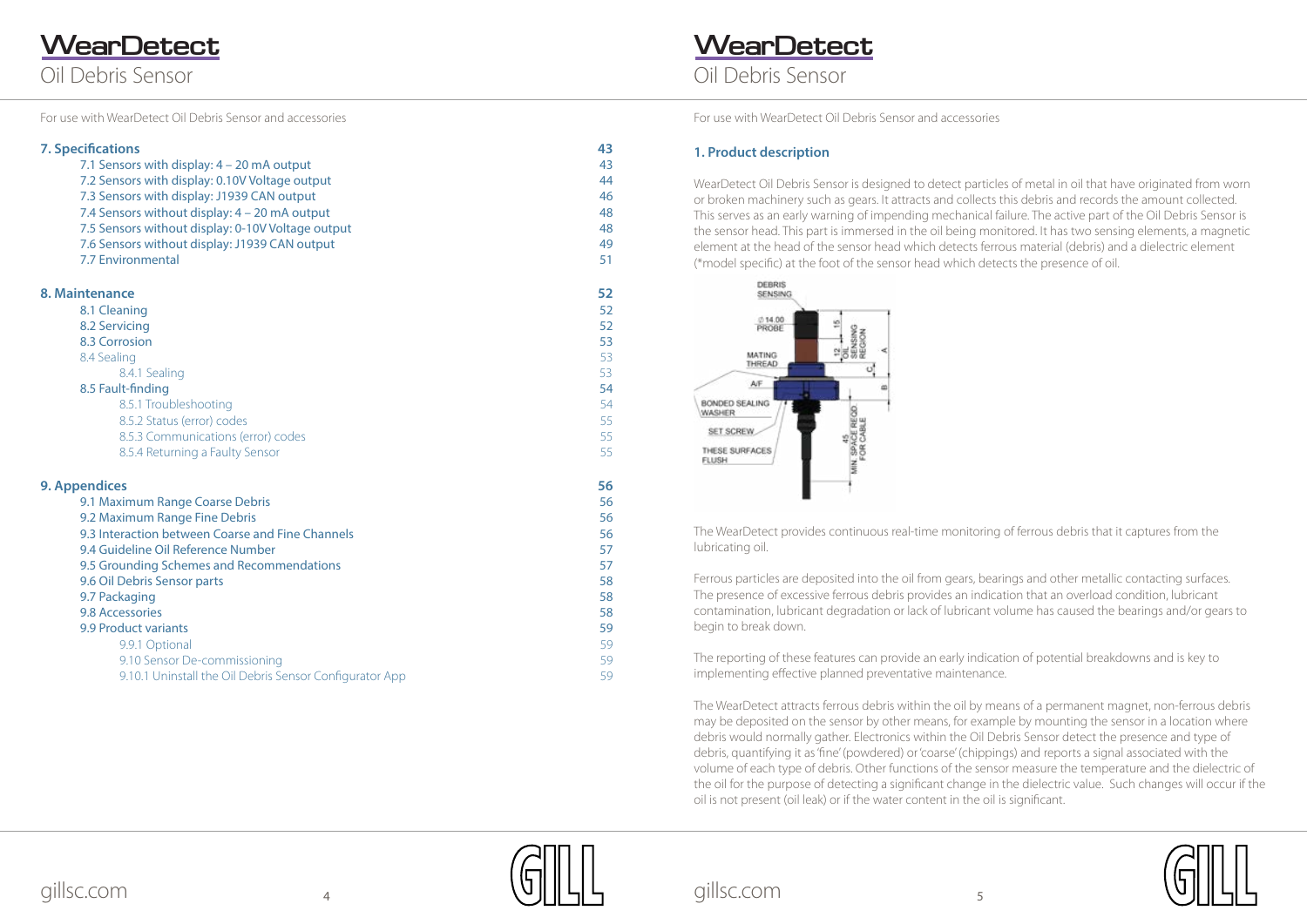## Oil Debris Sensor **WearDetect**





<span id="page-3-0"></span>



The sensor head is connected to an in-line electronics module.





Sensors with display *(4212i)*

The sensor head includes a remote display module.



#### 1.1 Product Types

WearDetect is available with one of three different output types, either a 4-20mA current output, a 0-10V voltage output or a digital CAN output either with or without display.

■ Sensors without display (4212)

4212-PK-148 Oil Debris Sensor without display 4-20mA 4212-PK-149 Oil Debris Sensor without display 0-10v 4212-PK-150 Oil Debris Sensor without display CAN



4212-PK-145 Oil Debris Sensor with display 4-20mA 4212-PK-146 Oil Debris Sensor with display 0-10v 4212-PK-147 Oil Debris Sensor with display CAN

#### 1.2 Product Fittings

WearDetect is supplied for use in many different types of equipment where sensor thread size and type vary. As standard each sensor is supplied excluding the sensor fitting adaptor to allow maximum flexibility at installation.

Fitting adaptors are available with metric, BSPP, UNF and NPT thread fittings to cater for a wide range of applications. Please refer to the product data sheet for a list of the available thread sizes or contact us for more information.





#### **Optional Inflow installation**

WearDetect can also be fitted within an oil bypass line using the 4212-PK-502 M20 x 1.5 fitting. Available either as shown with isolation valves included or with the central pipe fitting only, this additional installation option can be used with all WearDetect models. See section 6 for detailed information.



*Sensor head with separate thread fitting*

*Sensor head with thread adaptor fitted*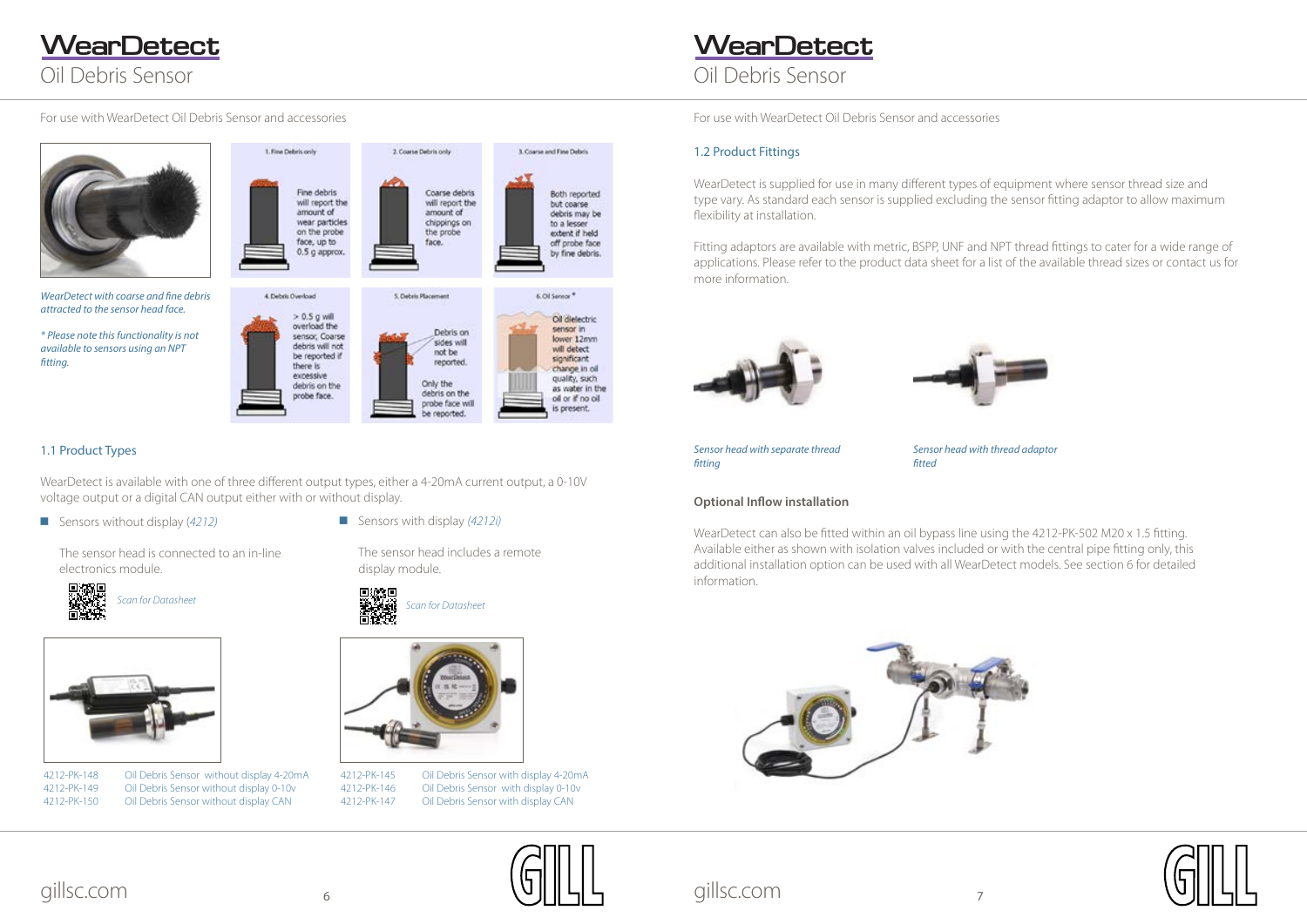<span id="page-4-0"></span>Oil Debris Sensor **WearDetect** 

For use with WearDetect Oil Debris Sensor and accessories For use with WearDetect Oil Debris Sensor and accessories

### Oil Debris Sensor **WearDetect**



#### **2. Getting started**

To set up the sensor for optimum operation, Gill recommend downloading and running the WearDetect software from www.gillsc.com/support. The following steps cover all models in the range irrespective of fitting type.

#### 2.1 Configuration software

Download the WearDetect software observing the minimum computer operating system requirements below:

The minimum operating system requirements are:

- $\Box$  32-bit (x86) or 64-bit (x64) processor
- Windows® 7 or later
- $1$  Gb RAM
- $\Box$  500 Mb disk space

#### 2.2 Sensor Configuration - Computer connection

Connect the sensor using a micro USB to USB 2.0 cable from the sensor to the computer for configuration dependent on model as follows;

*Note: In order for the USB communications to occur the Oil Debris Sensor must have power, as it cannot be powered from the USB socket.*

#### 2.2.1 Sensors with display (4212i)

Remove the lid by undoing the 4 lid retaining screws and allowing the enclosure to open. The lid is retained by a metallic banding strap for protection. The micro USB connector is located on the underside of the lid as shown in the picture right.

*Note: On completion of configuration, remove the cable assembly and re-assemble the lid ensuring any sealing gasket is correctly located and the screws are fully tightened to 4Nm +/-0.4Nm during re-assembly.* 



Scan for Video tutorial





#### 2.2.2 Sensor without display models (4212)

Take out the 4 lid screws (Torx Tx6) and remove the lid to expose the sensor electronics. Ensure the rubber seal remains in place. The micro USB connector is located on the PCB as shown in the picture below.

*Note: On completion of configuration, remove the cable assembly and re-assemble the lid ensuring any sealing gasket is correctly located and the screws are fully tightened to 0.5Nm +/-0.05Nm during re-assembly.* 

#### 2.3 Electrical Connections

2.3.1 Power supply

See section 5 Specifications, for the applicable power supply ranges appropriate to your model variant.

*Note: for voltage devices the analogue output is limited by the supply voltage provided to power the sensor and a minimum 0.7 V power supply headroom above the desired analogue output is recommended for stable sensor output.*

#### 2.3.2 Connections - Sensors with display (4212i)



Fit wires with the bootlace ferrules provided prior to termination into the terminal block.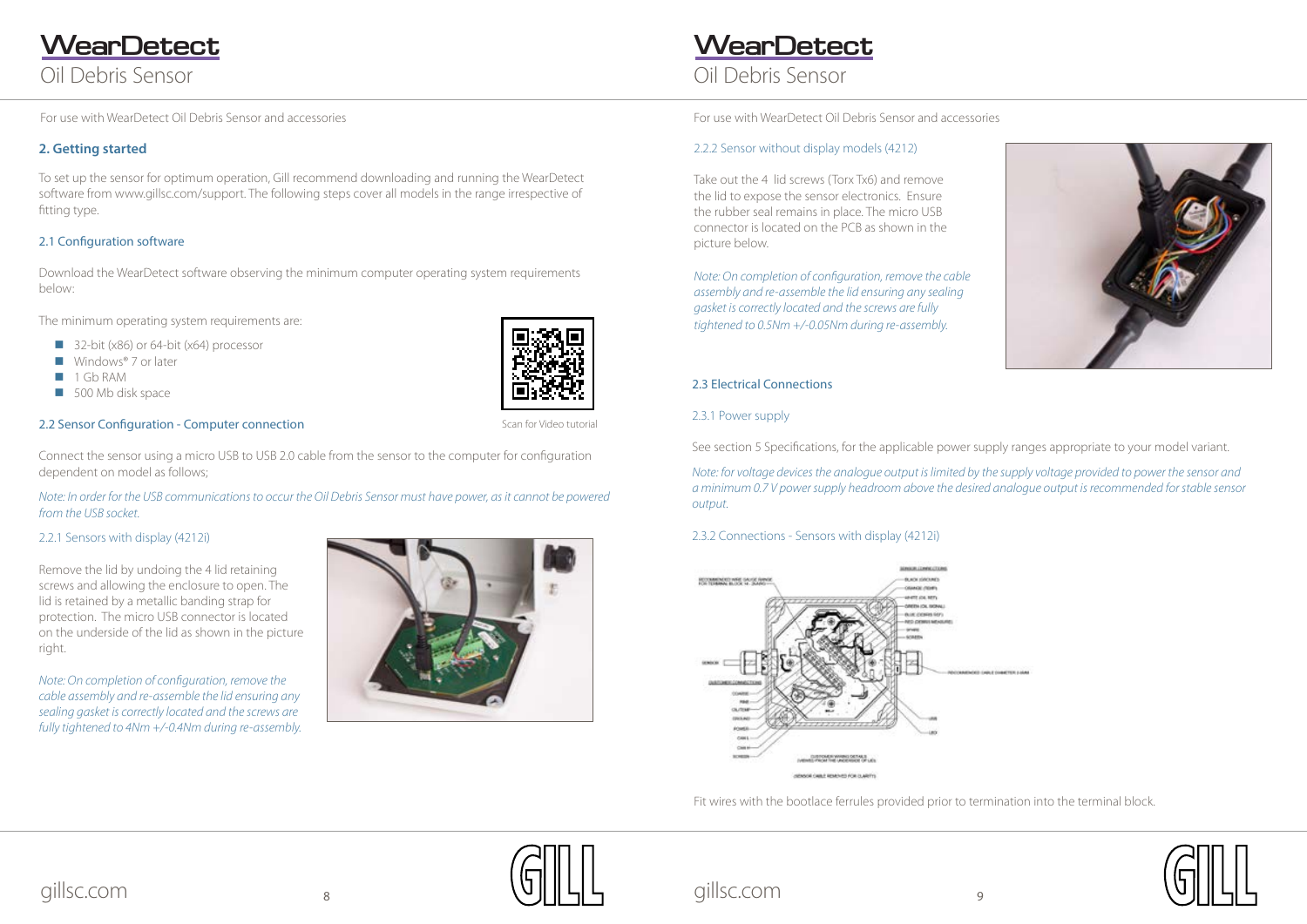## <span id="page-5-0"></span>Oil Debris Sensor **WearDetect**







Oil Debris Sensor

2.3.3 Connections - Sensor without display models (4212)

#### 2.3.3.1 Connections - Analogue 4-20mA & 0-10V

Once connected, your computer may automatically recognise the Oil Debris Sensor; if not you may be prompted to search for FTDI driver software, in which case allow your Windows® software to automatically search Windows® Updates for the drivers. Note: an internet connection is required to obtain driver updates.

| <b>Wire Colour</b> | <b>Designation</b> |
|--------------------|--------------------|
| White              | Fine               |
| Green              | Coarse             |
| Orange             | Oil/Temp           |
| Black              | Power Gnd (V-)     |
| Red                | Power (V+)         |
| Blue               | (Not Connected)    |
| Clear              | Screen             |
|                    |                    |

#### 2.3.3.2 Connections - Digital CAN J1939

| <b>Wire Colour</b> | <b>Designation</b> |
|--------------------|--------------------|
| White              | Can H              |
| Blue               | Can L              |
| Orange             | (Not Connected)    |
| Green              | (Not Connected)    |
| Red                | Power (V+)         |
| Black              | Power Gnd (V-)     |
| Clear              | Screen             |

#### 2.4 Install FTDI drivers

For manual installation of the FTDI driver software, follow the steps below:

FTDI drivers can be downloaded at [https://ftdichip.com/drivers/vcp-drivers/](https://ftdichip.com/drivers/vcp-drivers/ )

Open Control Panel>Device Manager and select the unidentified USB serial port from the list and click the right hand mouse button to select 'Properties' from the drop down menu. Select the Driver tab > Update driver select > Browse my computer for driver software and select the folder location of the FTDI driver that you downloaded. Select the folder and click 'Next' to update the driver. The FTDI driver should now be installed.

## **WearDetect**

#### 2.5 Launch the Oil Debris Sensor Configurator Software

Launch the configurator software application by double clicking the Gill Oil Debris Sensor Configurator Icon located on your desktop, start menu or your program file location selected during installation. The following home screen should appear:



If there is a fault with the connection between the PC and the Oil Debris Sensor, then you will see the following message:



Check the cable is correctly inserted at both ends and that the sensor is powered. It is also possible that the installation of the device drivers has not yet been completed. Re-starting usually clears the problem. If not, then check that sufficient power is being supplied to the sensor.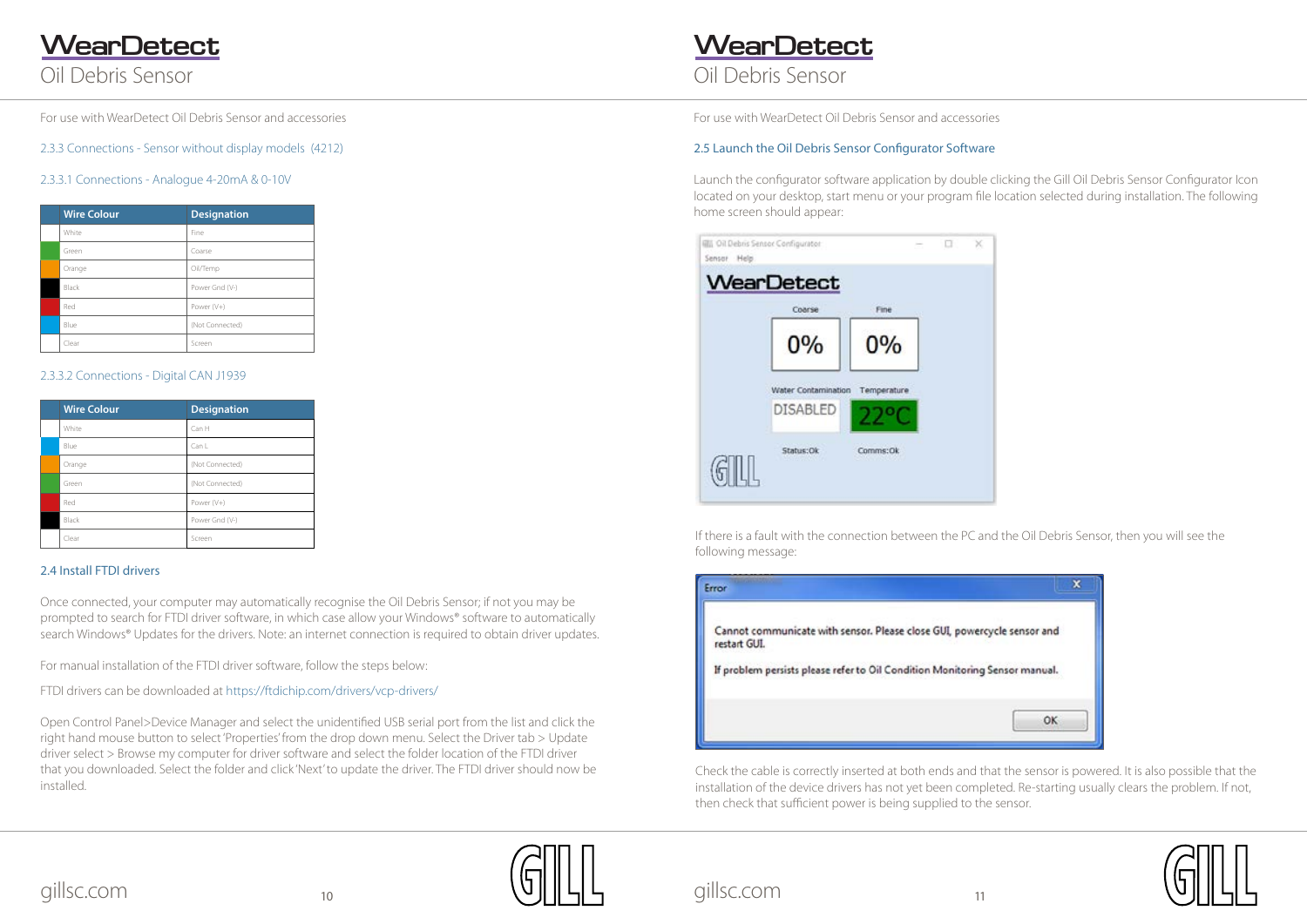<span id="page-6-0"></span>Oil Debris Sensor **WearDetect** 

### Oil Debris Sensor **WearDetect**

#### 2.6 Bench system test

It is recommended that the :is functionally tested on the bench prior to installation. From the start screen shown on the previous page, select the Sensor menu and then select 'Restore Factory Defaults'. There are 3 possible pre-set debris conditions available within the software which can be selected appropriate to your system; Small, Medium and Large. These set the coarse and fine scales according to the size/quantity of debris (see values in the table below).

| Parameter       | <b>Sensitivity Scale</b>          |                                   |                                   |  |
|-----------------|-----------------------------------|-----------------------------------|-----------------------------------|--|
|                 | <b>Small</b>                      | <b>Meduim</b>                     | Large                             |  |
| 100% FSD Coarse | 1 x 3mm Chrome steel ball bearing | 1 x 5mm Chrome steel ball bearing | 4 x 5mm Chrome steel ball bearing |  |
| 100% FSD Fine   | 0.1g ironpowder                   | 0.25g ironpowder                  | 0.5g iron powder                  |  |

Gill can provide a debris test strip with measured amounts of fine and coarse debris impregnated in epoxy to assist with bench testing. If you have collected samples from a previously failed system then this debris can be placed on the end of the sensor to scale the sensitivity to your specific system requirements.



Debris Strip (Part No. 4212-00-063)

The default configuration settings as shipped from the factory are defined below:

| <b>Parameter</b>                                  | <b>Sensitivity Scale</b>          |  |
|---------------------------------------------------|-----------------------------------|--|
|                                                   | <b>Small</b>                      |  |
| Water Contamination / Temperature Channel         | Water Contamination (alarm)       |  |
| Inhibit Outputs During Configuration              | Switched Off                      |  |
| Disable Fine Channel                              | Switched Off                      |  |
| Disable Coarse Channel                            | Switched Off                      |  |
| Disable Water Contamination / Temperature Channel | Switched Off                      |  |
| 100% FSD Course                                   | 1 x 3mm Chrome steel ball bearing |  |

# gillsc.com  $\mathrm{u}_\mathrm{12}$  and  $\mathrm{u}_\mathrm{14}$  gillsc.com  $\mathrm{u}_\mathrm{13}$

*Note that the factory default sensitivity is always set to Small. Note also that, once the sensor head is installed on the equipment, there is the option of customizing the settings to suit the application [\(see Section 3.1\)](#page-7-0) in which case these sensitivity settings no longer apply.*



|                                                  |                               | <b>Sensitivity Scale</b> |
|--------------------------------------------------|-------------------------------|--------------------------|
| Parameter                                        |                               | <b>Small</b>             |
|                                                  | Reference Oll Type            | Mineral Oil              |
|                                                  | No Oil Threshold              | 1010                     |
| Water Contamination                              | Water Contamination Threshold | 985                      |
|                                                  | Filter Time                   | 1 Second                 |
|                                                  | High Temperature Alarm        | $+150 °C$                |
| Temperature Status                               | Low Temperature Alarm         | $-26 °C$                 |
| LED Brightness (Sensor with display models only) |                               | Maximum                  |
|                                                  | Error Level                   | 0.0V                     |
|                                                  | 0% FSD                        | 2V                       |
| 0-10V Outputs                                    | 100% FSD                      | 10V                      |
|                                                  | Inhibit                       | 1V                       |
| 4-20 mA Outputs                                  | Error Level                   | 0 mA                     |
|                                                  | 0% FSD                        | 4 mA                     |
|                                                  | 100% FSD                      | 20 mA                    |
|                                                  | Inhibit                       | 2mA                      |
| Can Outputs (J1939)                              | Function instance             | User Configured          |
|                                                  | ECU Instance                  | User Configured          |
|                                                  | Industry Group                | 0000                     |
|                                                  | Vehicle System Instance       | 0000                     |
|                                                  | Vehicle System                | 0000                     |
| Can Outputs                                      | Function                      | 00ff                     |
| (J1939)                                          | Manufacturer Code             | 07ff                     |
|                                                  | Identity Number               | 0000                     |
|                                                  | NAME                          | User Configured          |
| PGN/ID                                           | Priority                      | 0006                     |
|                                                  | Data Page                     | 0001                     |
|                                                  | PDU Format                    | 00ff                     |
|                                                  | PDU Specific                  | 0000                     |
|                                                  | Address                       | User Configured          |
|                                                  | PGN                           | User Configured          |
|                                                  | CAN ID                        | User Configured          |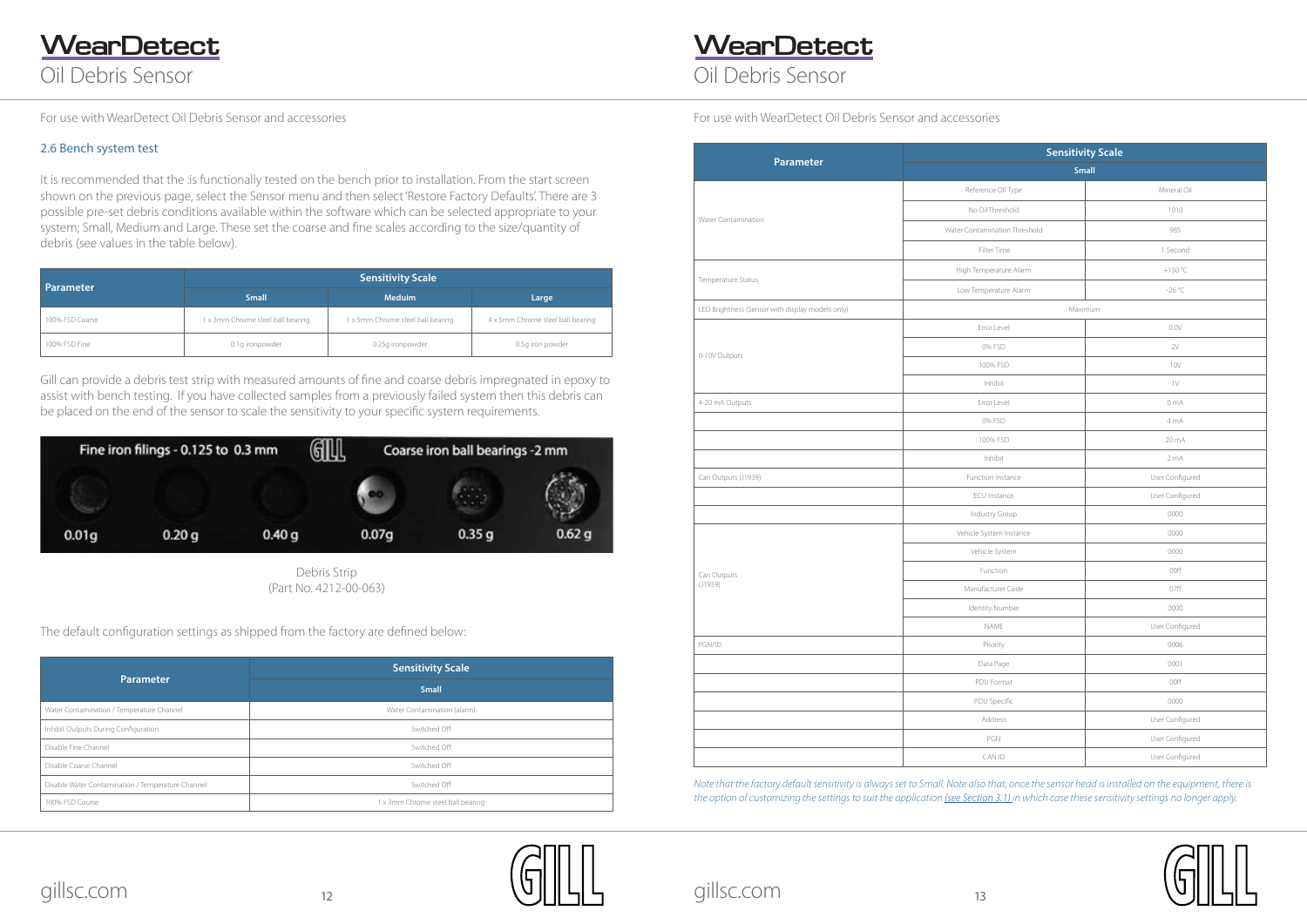<span id="page-7-0"></span>Oil Debris Sensor **WearDetect** 

### Oil Debris Sensor **WearDetect**





#### **3.0 Operating Instructions**

#### 3.1 Configuring the Sensor

Select the Sensor>Configure option from the top pull down menu. Note that on the display model of the product, the green LEDs will turn to blue whilst configuring the sensor.



#### 3.1.1 Sensor Type

The sensor type is factory configured and is displayed for reference purposes only. The button references either the Sensor with display models (4212i) or the Sensor without display models (4212).

#### 3.1.2 Sensor Output

The sensor output type is factory configured and is displayed for reference purposes only. The button references either 4-20mA, 0-10V or CAN output types.

*Note: The home screen now reflects the options selected. Unused features shall be disabled in this window.*

#### 3.1.3 Water Contamination /Temperature Channel

Select the required third channel output option by clicking the " *Water Contamination "* or *"Temperature"*  button. On setting the 3rd channel status, the configuration tabs are automatically adjusted to display the selected channel options.

The 3rd channel status is set to Water Contamination by default. *N ote; If you have an NPT thread fitting, please change the default and select temperature.*

#### 3.2 Inhibit Outputs during Configuration

Select the "*inhibit outputs during configuration"* to fix the analogue outputs to a known state. This may be used to disable external alarm conditions during configuration and maintenance of the Oil Debris Sensor i.e. when an external PLC controller alarm status may be triggered while setting the Full Scale Deflection (FSD) level. The analogue output levels can be set by the user within the Analog Output tab>Inhibit level. On disabling the Inhibit outputs during configuration feature, the inhibit level is disabled from the Analog Output tab.

The *"inhibit outputs during configuration"* option is switched on by default and is set to 0.25 V for the voltage output versions and 2 mA for the 4-20 mA output versions.

#### 3.2.1 Disable Fine Channel

Select the *"disable fine channel"* option to make the fine channel inoperable. On disabling the fine channel option, setting of the fine channel is disabled from the Debris tab.

*Note: the home screen now reflects the options selected. Unused features shall be disabled in this window.*

The *"disable fine channel"* option is switched off by default, meaning the fine channel is enabled.

3.2.2 Disable Coarse Channel

Select the *"disable coarse channel"* option to make the coarse channel inoperable. On disabling the coarse channel option, setting of the coarse channel is disabled from the Debris tab.

*Note: the home screen now reflects the options selected. Unused features shall be disabled in this window.*

The *"disable coarse channel"* option is switched off by default, meaning the coarse channel is enabled.

3.2.3 Disable Water Contamination/Temperature Channel

Select the *"disable fine channel"* option to make the Water Contamination/temperature channel inoperable.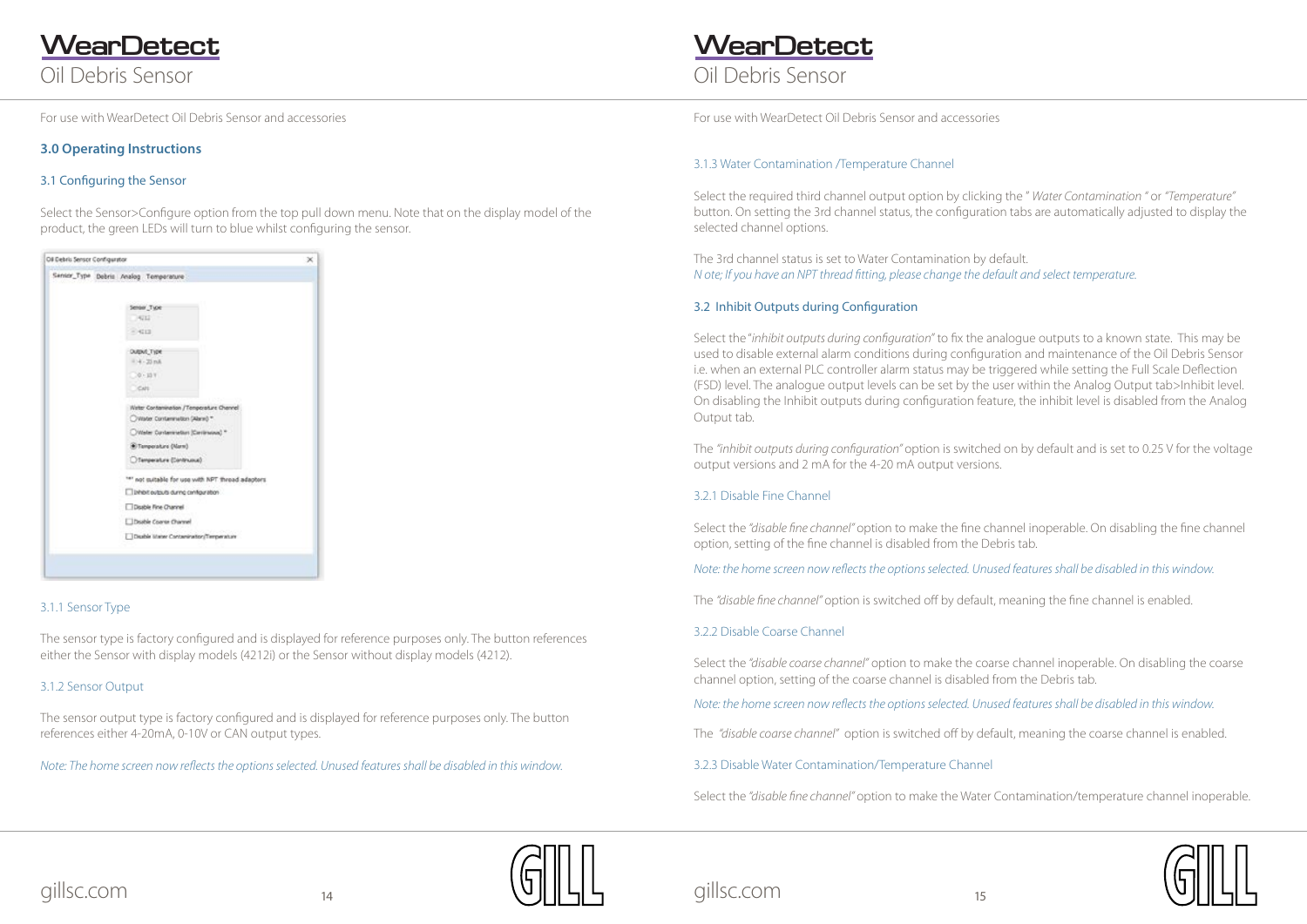<span id="page-8-0"></span>Oil Debris Sensor **WearDetect** 

### Oil Debris Sensor **WearDetect**





The *"disable Water Contamination/Temperature channel"* option is switched off by default, meaning the channel is enabled in it's out of the box condition.

#### 3.3 Sensor Position Calibration

Select the Sensor pull down menu and then the Configure setting.

| Configure                             |                                       |          |  |
|---------------------------------------|---------------------------------------|----------|--|
| <b>Brightness</b><br>Import<br>Export | s                                     | Fine     |  |
| Exit                                  | <b>Restore Factory Defaults</b><br>r. | 0%       |  |
|                                       | Water Contamination Temperature       |          |  |
|                                       | <b>DISABLED</b>                       |          |  |
|                                       | Status: Ok                            | Comms:Ok |  |

Select the Debris tab from this new window.

| Oil Debris Sensor Configurator |       | ×                  |
|--------------------------------|-------|--------------------|
|                                |       |                    |
| Coarse                         | Fine  |                    |
| $0\%$                          | $0\%$ |                    |
|                                |       | Analog Temperature |

#### 3.3.1 Zero/Tare

The "*zero/tare"* function must be used if during installation the sensor develops an offset due to surrounding metalwork. This shall become evident if the sensor output is greater than the zero level specified by the user (>0%) without debris present following installation into the gearbox.

It is recommended that the zero/tare function is used at the start and end of every configuration and with all installations using the NPT fitting adaptors.

On this screen you will see three buttons labelled **Zero / Full Scale Coarse / Full Scale Fine.**

Press the *"Zero"* button to reset the sensor head.

*Note: the sensor is now configured with default settings. If further adjustment is required to fine tune the sensor to a particular application or if the default settings are not suitable, please refer to section 4. Advanced Settings.*

*Note: On completion of configuration, remove the cable assembly and re-assemble the lid ensuring any sealing gasket is correctly located and the screws are fully tightened to as per notes in section 2.2.1 & 2.2.2.*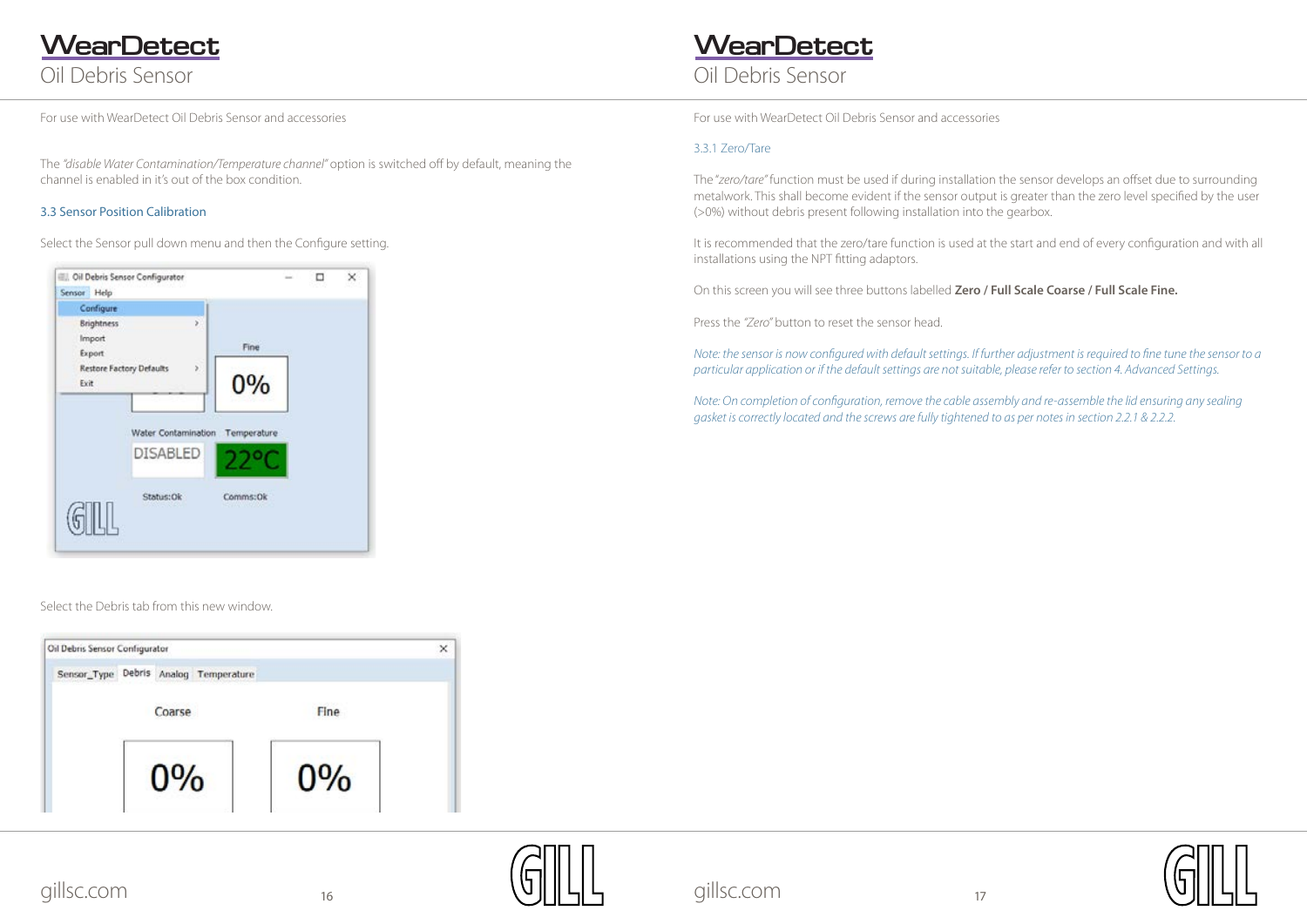<span id="page-9-0"></span>Oil Debris Sensor **WearDetect** 

### Oil Debris Sensor **WearDetect**

Oil Dalink Service Configuration Senser\_Type Debris Analog Temperature Coarse Fine  $0%$ 100% **NESSETIN** course debris applied to give full Full Scale Course Proto to Zoro any unnumbed ognose Zeic Tart Manual adjustment Course 200% B4 2 Set President B3 2 Set Not : 199 ... Set Fine Office: 1-2  $20$ The munders in the bound displayed above are internal sensor counts, not percentage<br>The average chan detected with response of their Course, 1974s be set to 25, then 2005s can be only a 200 for<br>The 2005s can be set to 750





### **4. Advanced Settings**

This section describes how the sensor may be configured for alternative settings. Access to debris and the type of oil used in the application is required to tune the sensor to the gearbox. Not all sections have to be configured if the default settings are acceptable.

#### 4.1 Full Scale Fine

The *"full scale fine"* operation will gauge the output of the sensor to the desired level with the maximum amount of fine debris applied to the sensor (100% Full Scale Deflection).

Add some fine debris to the sensor head (again this should represent what you would constitute to a 100% failure).

A fine value will now be displayed in the window.

|                   | Coarse |                          |      |                                                                                                                                                                                                                                                       | Fine       |   |     |
|-------------------|--------|--------------------------|------|-------------------------------------------------------------------------------------------------------------------------------------------------------------------------------------------------------------------------------------------------------|------------|---|-----|
|                   |        |                          |      |                                                                                                                                                                                                                                                       |            |   |     |
|                   | 0%     |                          |      |                                                                                                                                                                                                                                                       | <b>54%</b> |   |     |
|                   |        | Full Scale Pine          |      | Press vihen fine debris applied to give full<br>scale output.                                                                                                                                                                                         |            |   |     |
|                   |        | <b>Full Scale Coarse</b> |      | Prece when coarge debric applied to give full<br>hopke algost                                                                                                                                                                                         |            |   |     |
|                   |        | Zera Tare                |      | Press: to Zero any univarited signals<br>after installation.                                                                                                                                                                                          |            |   |     |
| Manual adjustment |        |                          |      |                                                                                                                                                                                                                                                       |            |   |     |
| Coarse 100%       | 84     |                          | Set  | Fine 100%                                                                                                                                                                                                                                             | 150        |   | Set |
| Coarse Offiet     | $-199$ |                          | Set: | Fine Offset                                                                                                                                                                                                                                           | Нž         | ٥ | Set |
| the output.       |        |                          |      | The numbers in the boxes displayed above are internal sensor counts, not percentages.<br>Pur average chip detection (id recommend that Coarse 100% be set to 25.<br>Fire 100 high be set to 755 for maximum fire channel ange, for customers trending |            |   |     |



Press the *"Full Scale Fine"* Button and this will set this quantity of debris as 100%.

*Note: see Section 9 for the saturation point of fine debris.*

The sensor head is now calibrated and ready to fit to your equipment.

#### 4.2 Full Scale Coarse

The *"full scale coarse"* operation will gauge the output of the sensor to the desired level with the maximum amount of coarse debris applied to the sensor (100% Full Scale Deflection).

Add some coarse debris to the sensor head (This should represent what you would constitute to a 100% failure). For this demonstration five 2mm balls were used.

The debris strip may also be used as reference.

#### *Note: see Section 9 for the saturation point of coarse debris.*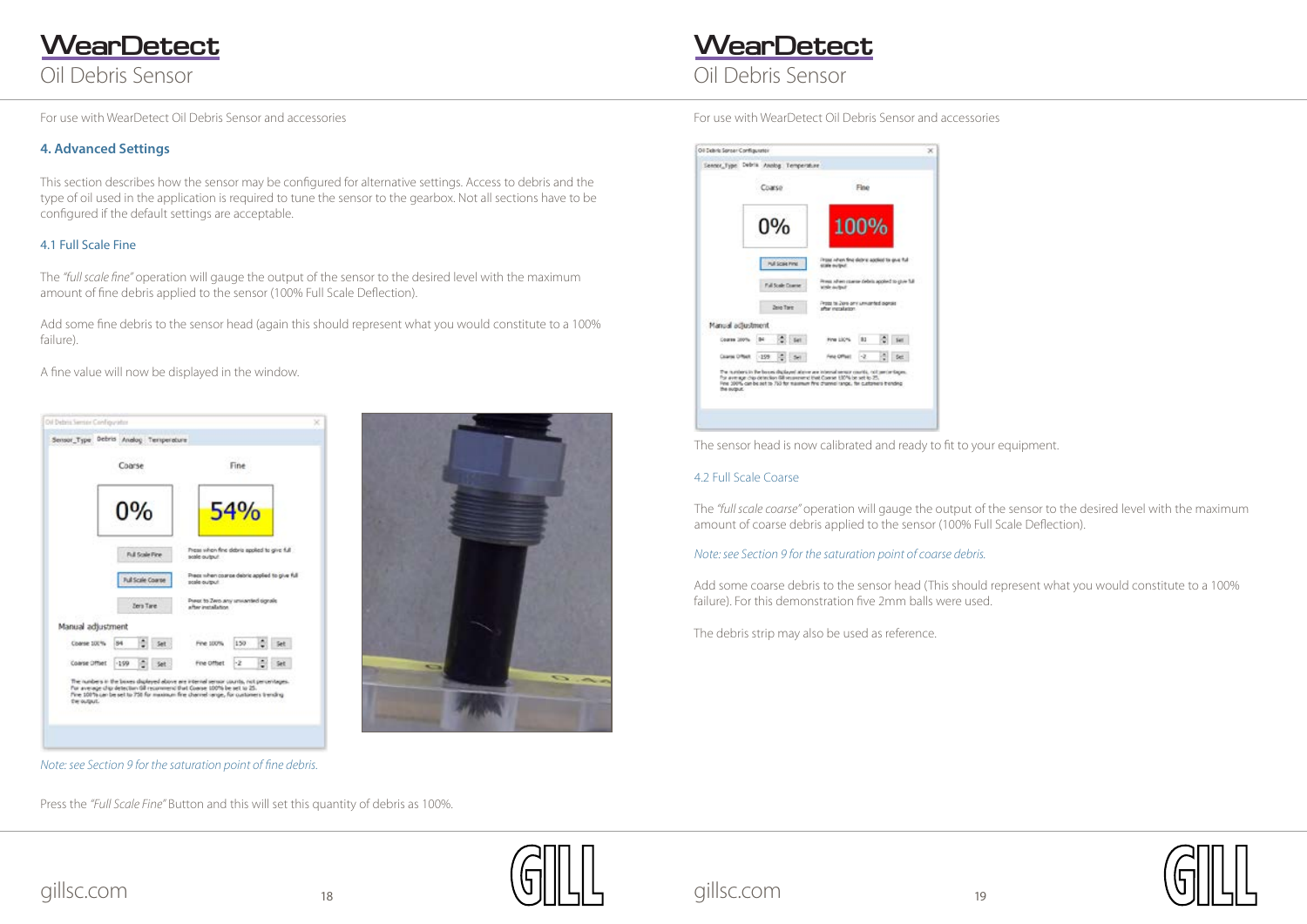### <span id="page-10-0"></span>Oil Debris Sensor **WearDetect**

### Oil Debris Sensor **WearDetect**

For use with WearDetect Oil Debris Sensor and accessories For use with WearDetect Oil Debris Sensor and accessories A coarse value will now be displayed in the window.







Press the *"Full Scale Coarse"* Button and this will set this quantity of debris as 100%.



*Note: that this is only a bulk indication. The sensor will not detect water content below 10%.* 

#### 4.3 Manual Adjustment

The *"manual adjustment"* function allows adjustments to the zero and full scale deflection of the fine and coarse channels. The up/down arrows can be used to bias the zero and full scale within the graphics window.

When the desired values are selected press the set button to write the value to the sensor.

Please note:

- Do not enter negative values for coarse and fine 100% as these would make the sensor operate in reverse, i.e. the less debris collected the greater the percentage displayed.
- $\blacksquare$  If the value is too great then the setting is too insensitive and the percentage level displayed will be be 100%, even if no debris is present.
- $\blacksquare$  It is advisable to set both channels to 250 in the first instance.

zero. Conversely, if the value is too low then the setting is too sensitive and the percentage level will



#### 4.4 Oil Calibration

#### *Please note Oil dielectric measurement is not available where the sensor to be used has an NPT thread fitting.*

WearDetect measures the dielectric property of the liquid surrounding the sensor element. This is used to provide information about dielectric changes such as a no-oil condition (air) or water in oil condition.

When a Water Contamination alarm threshold is reached, the sensor output is triggered to full scale. Normal Water Contamination remains at zero. When Water Contamination continuous is selected the sensor output will report a linear response between minimum and maximum values set in the configurator.

Select the Sensor pull down menu and then the Configure setting.

| Configure<br><b>Brightness</b><br>Import |                                |             |  |
|------------------------------------------|--------------------------------|-------------|--|
| Export                                   |                                | Fine        |  |
| Exit.                                    | Restore Factory Defaults<br>O) | 0%          |  |
|                                          | <b>Water Contamination</b>     | Temperature |  |
|                                          | <b>DISABLED</b>                |             |  |
|                                          | Status:Ok                      | Comms: Ok   |  |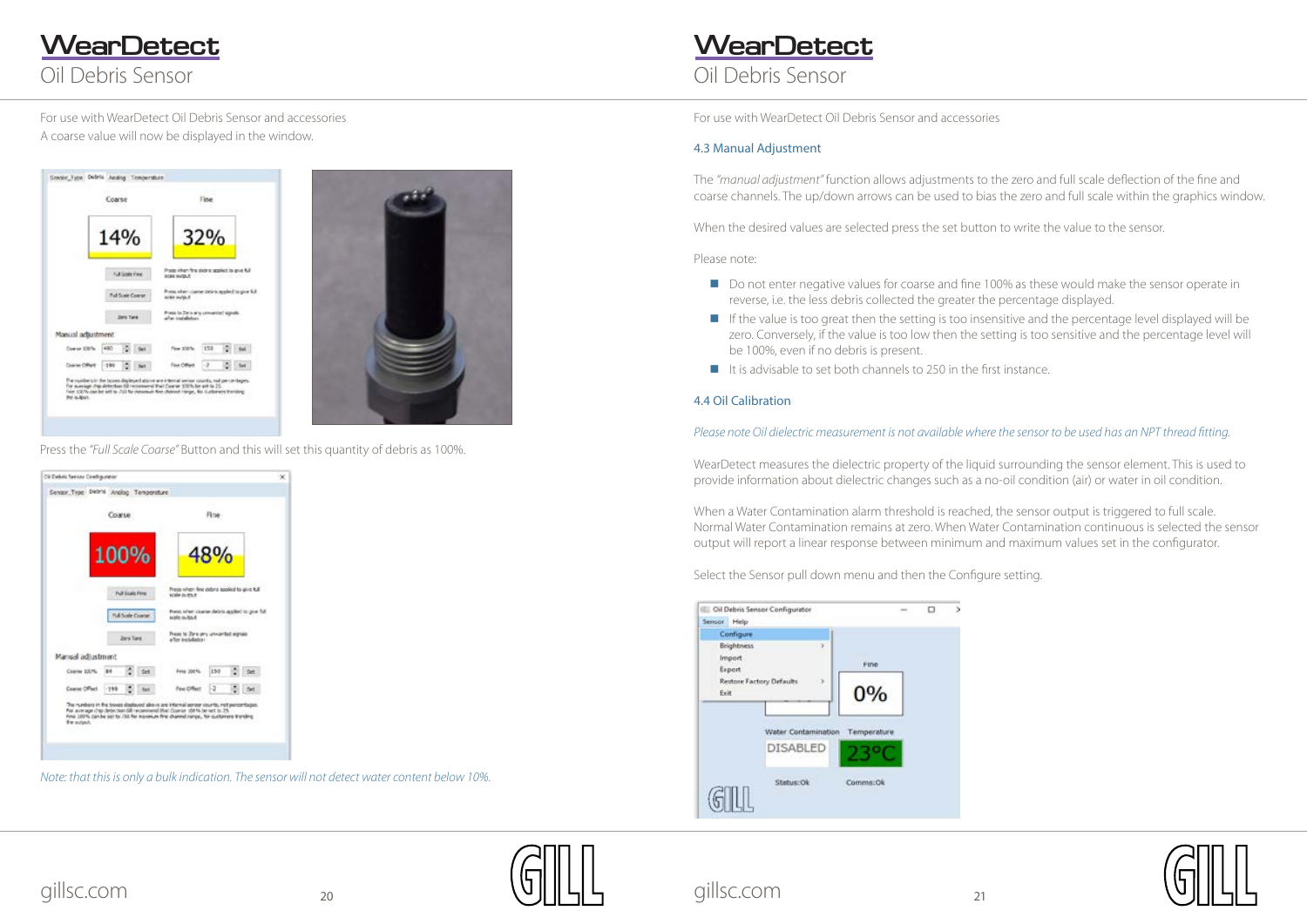### Oil Debris Sensor **WearDetect**

For use with WearDetect Oil Debris Sensor and accessories For use with WearDetect Oil Debris Sensor and accessories







Select the oil tab from this new window.

| Oil Debris Sensor Configurator                |                            |            | × |
|-----------------------------------------------|----------------------------|------------|---|
| Sensor_Type Debris Water Centemination Analog |                            |            |   |
| No Oil threshold                              | 1015                       | Set:       |   |
| Water Contamination threshold                 | 985                        | <b>Set</b> |   |
| Filter Time Secondo                           | 1.00                       | Set        |   |
| Water Contamination                           |                            |            |   |
|                                               | Set Clean Oil<br>Reference |            |   |

Fully immerse the sensor element in the selected reference oil (fresh oil) to set the Water Contamination reference value. The value should be normalised to 1000 once set.



Press the *"Set Water Contamination Reference"* button and this will return the value to 1000.

#### **Water Contamination**



Now remove the sensor head from the oil and set the *"upper threshold"* if needed. If the Water Contamination is not shown in red lower the threshold value just below the Water Contamination value and press the set button.

| 01 Deivis Semua Carefiguation                |                |       |  |
|----------------------------------------------|----------------|-------|--|
| Sensor_Type Dabng Water Contensestion Analog |                |       |  |
|                                              |                |       |  |
| No Oil threshold                             | 1015           | Seil  |  |
| Water Contamination throphold                | 583            | Set   |  |
| Filter Time Seconds                          | 1.00           | Sell. |  |
|                                              |                |       |  |
| Water Contamination                          |                |       |  |
|                                              |                |       |  |
|                                              | <b>College</b> |       |  |
|                                              | SHI CHAN DE    |       |  |
|                                              | listments      |       |  |
|                                              |                |       |  |
| Advanced Sattings                            |                |       |  |
| Set Cloan Oil Reference                      | 992            | Set   |  |
|                                              |                |       |  |
|                                              |                |       |  |
|                                              |                |       |  |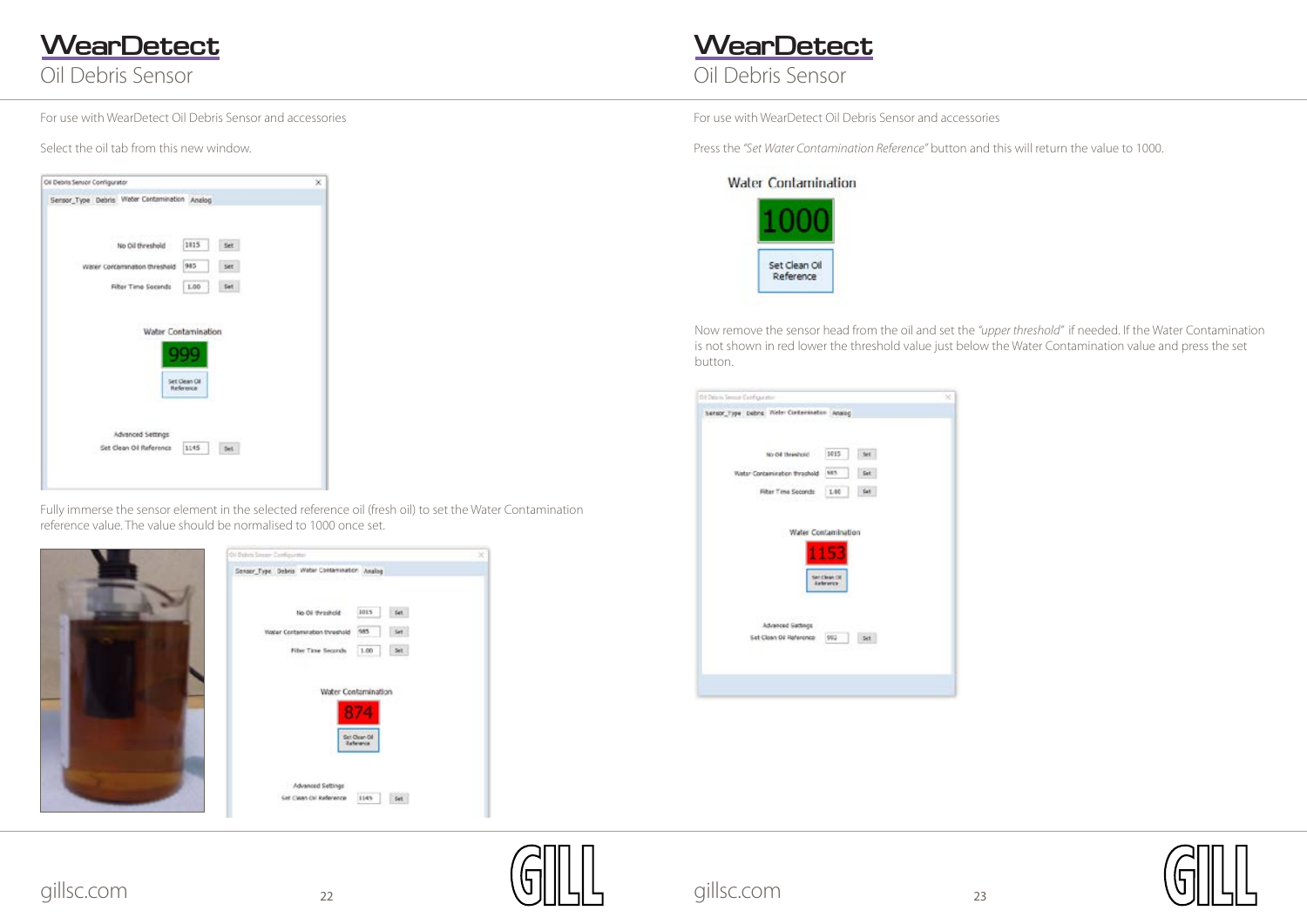## Oil Debris Sensor **WearDetect**





<span id="page-12-0"></span>

Fully immerse the sensor element in an oil and water mix to set the *"Water Contamination threshold*". It should contain at least 10% water.



| <b>Gil Debris Sensor Configurator</b>         | $\times$ |
|-----------------------------------------------|----------|
| Sensor_Type Debris Water Contamination Analog |          |
| 1155<br>Set-<br>No Oil threshold              |          |
| 985<br>Set.<br>Water Contamination threshold  |          |
| Filter Time Seconds<br>1.00<br>Set:           |          |
| 2019-19 2019 - 대표 : 2018-2019                 |          |
| Water Contamination                           |          |
| Set Clean Oil<br>lleference                   |          |

If the Water Contamination value is not shown in red, increase the value to just above the shown value and press set.



The sensor head is now calibrated and ready to fit to your equipment.

### 4.4.1 Set Water Contamination Reference

Fully immerse the sensor element in the selected reference oil (fresh oil) to set the Water Contamination reference value. The Water Contamination window displays the reference value in real time. The value should be normalised to 1000 once set.

*Note: when the lower or upper alarm thresholds are reached the window changes status from green to red.*

### 4.4.2 No Oil Threshold

The *"No oil threshold"* is used to set the no-oil condition of the sensor.

To set the no oil threshold, remove the sensor element from the oil and note the new Water Contamination reference number with the sensor element positioned in free air. Enter the desired value into the "no oil threshold" dialogue box and press the set button to apply the new value.

*Note: the value should be set between the reference oil (1000) and the reference air value (>1000).*

4.4.3 Water Contamination Threshold

The *"water contamination threshold"* is used to set the end of life oil or water in oil condition of the sensor.

To set the water contamination threshold, place the sensor element in the end of life oil sample or water in oil sample and note the new Water Contamination reference number. Enter the desired value into the water contamination threshold dialogue box and press the set button to apply the new value.

#### 4.4.4 Filter Time (seconds)

The *"filter time"* function is normally set to a 1 second sample period. The sample period may be extended to prevent false alarms in splash systems where the sensor element is not fully in contact with the oil.

#### 4.4.5 Set Clean Oil Reference

The raw value for *"set clean oil reference"* is displayed in the set clean oil reference dialogue box. This can be manually adjusted to set the Water Contamination reference. See the appendix for guideline Water Contamination reference values for different oil types.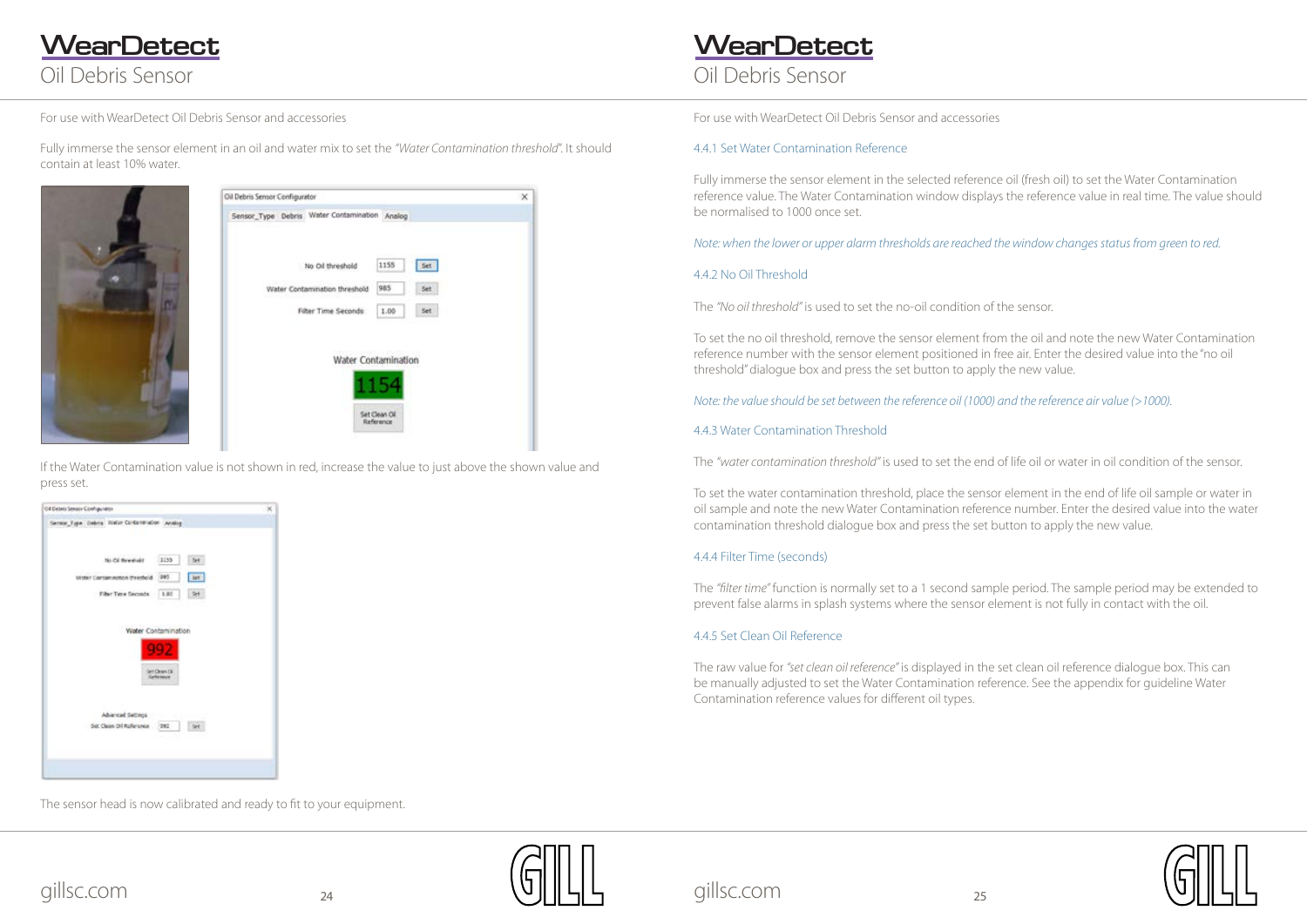<span id="page-13-0"></span>Oil Debris Sensor **WearDetect** 

### Oil Debris Sensor **WearDetect**





#### 4.6 Analog Output

For analogue output sensors, the following values can be set by the user:

#### 4.6.1 Error Level

The sensor output level at an error state may be set by the user to identify a sensor failure. Input the desired error level value into the dialogue box and press the set button to write the value to the sensor.

*Note: the error level is applied to all three output channels*

#### 4.5 Temperature

The temperature sensor measures the oil temperature at the sensor head. Either a high / low alarm can be set or continuous temperature can be reported.

Input the desired temperature values into the dialogue box and press the set button to write the value to the sensor.

See below for settings for high / low alarm.

For a continuous temperature feed, set the range of temperature measurement as shown below.



#### 4.6.2 Zero level

The sensor output level may be set by the user to identify 0% FSD. Input the desired zero level (0%) value into the dialogue box and press the set button to write the value to the sensor.

*Note: The error level is applied to all three output channels*

#### 4.6.3 Full Scale Level

The sensor output level may be set by the user to identify 100% FSD. Input the desired full scale (100%) level value into the dialogue box and press the set button to write the value to the sensor.

*Note: The error level is applied to all three output channels*

#### 4.6.4 Inhibit Level

The sensor *"inhibit level"* may be set by the user to set the sensor output during maintenance and cleaning operations to a known state. Input the desired inhibit level value into the dialogue box and press the set button to write the value to the sensor.

#### 4.7 CAN

#### *Note: For alternative CAN configurations consult Gill with your custom requirements*

For CAN output sensors, the following values are displayed:

#### 4.7.1 Function Instance

*"Function instance"* works in combination with the function field. A J1939 network may accommodate several ECUs (Controller Applications) with the same function. The 5 bit long function instance assigns a number to each instance of the function, where 0 is assigned to the first instance.

The function instance is factory set to 0000. Input the desired value into the dialogue box and press the set button to write the value to the sensor.

#### 4.7.2 ECU Instance

A J1939 network may accommodate several ECUs (controller applications) with the same function. The 3 bit long ECU instance assigns a number to each instance of the ECU, where 0 is assigned to the first instance.

*"ECU instance"* is factory set to 0000. Input the desired value into the dialogue box and press the set button to write the value to the sensor.

*Continuous temperature min / max settings*

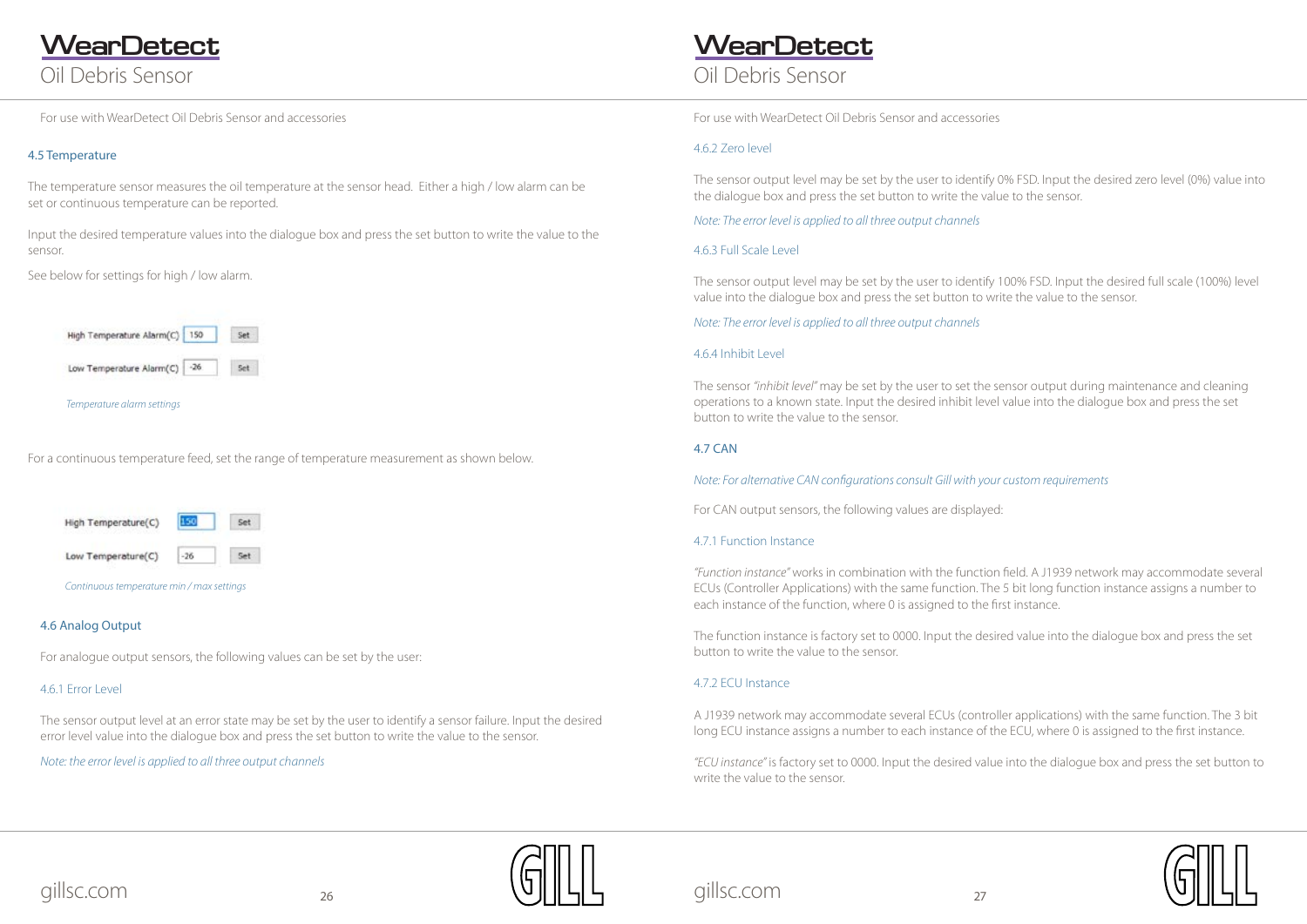### Oil Debris Sensor **WearDetect**





### <span id="page-14-0"></span>4.7.3 Industry Group

Industry group codes are associated with particular industries. The 3 bit code is assigned by the SAE and definition can be found in the J1939 standard.

*"Industry group"* is factory set to 0000.

#### 4.7.4 Vehicle System Instance

A J1939 network may accommodate several ECUs of the same vehicle system. The 4 bit long vehicle system instance assigns a number to each instance of the vehicle system (0 to 15).

*"Vehicle system instance"* is factory set to 0000.

#### 4.7.5 Vehicle System

This 7 bit field is defined and assigned by the SAE. Definitions of the vehicle system are found in the J1939 standard.

*"Vehicle system"* instance is factory set to 0000.

#### 4.7.6 Function

The function field is defined and assigned by the SAE. The range of the field is from 0 to 255. The function code does not depend on any other field in cases where it is less than 128 (0 to 127).

#### 4.7.7 Manufacturer Code

The 11 bit Manufacturer code is assigned by the SAE and it indicates which manufacturer produced this particular equipment.

*"Manufacturer code"* is factory set to 07ff.

#### 4.7.8 Identity Number

The identity number is assigned by the manufacturer and should be used to guarantee unique names within

*"Identity number"* is factory set to 0000.

4.7.9 NAME

PDU specific means that its content is interpreted according to the information in the PDU format. A value 240 to 255 is a destination address broadcast message. A value between 0 – 239 is a group extension peerto-peer message.

The 64 bit name is used to uniquely identify each equipment in a network. The *"NAME"* field contains 10 entries of which five are assigned by the SAE. The remaining five fields are derived from the network characteristics or are manufacturer specific.

The *"NAME"* field is also used during the claim process when two or more equipment's are attempting to claim the same address. In such a case the equipment with a name of higher priority (=lower numeric value) will claim the address.

#### 4.8 PGN/ID

For CAN output sensors, the following values are displayed:

#### 4.8.1 Priority

There are 8 priority levels which represent the equipment priority during the arbitration process. In compliance with the CAN standard a value of 0 has the highest priority and a value of 8 has the lowest priority.

*"Priority number"* is factory set to 0006.

#### 4.8.2 Data Page

ata page bit works as a page selector for the protocol data unit.

*"Data page"* is factory set to 0001.

#### 4.8.3 PDU Format

The protocol data unit defines the function of the PDU specific. A value of 240 to 255 is a destination address broadcast message. A value between 0 – 239 is a group extension peer-to-peer message.

The PDU format is factory set to 00ff.

#### 4.8.4 PDU Specific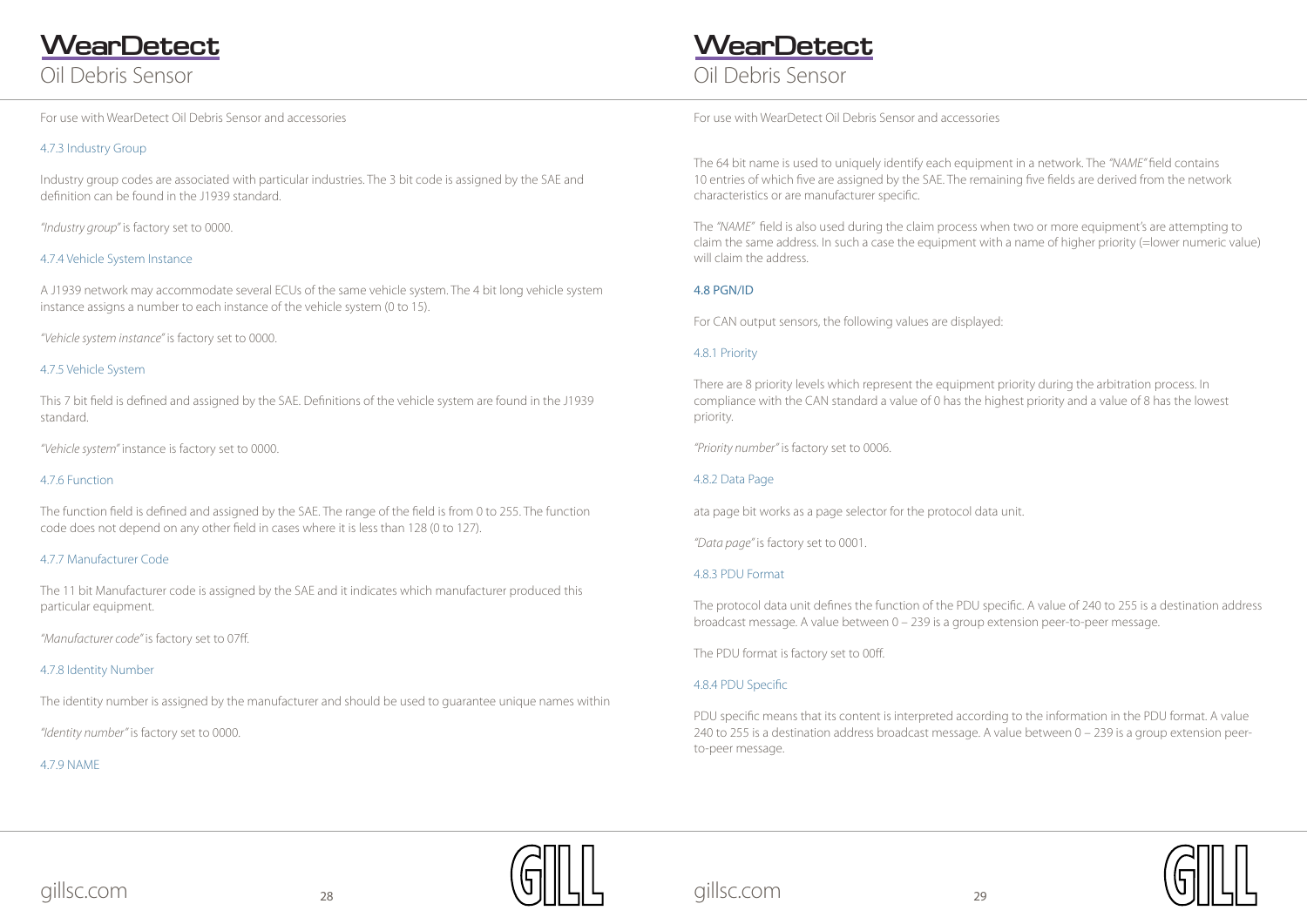### Oil Debris Sensor **WearDetect**





<span id="page-15-0"></span>*"PDU specific"* is factory set to 0000.

The last 8 bits of the message identifier contains the address of the transmitting equipment. There is a total of 253 addresses available and every address must be unique within the network.

Input the desired value into the dialogue box and press the set button to write the value to the sensor.

#### 4.8.5 PGN

The parameter group number (PGN) uniquely identifies the parameter group that is being transmitted in the message. The structure of the PGN permits a total of up to 8672 different parameter groups to be defined.

The PGN is compiled from the assignment of each parameter.

#### 4.8.6 CAN ID

The CAN ID is displayed in this window.

#### **5.0 Miscellaneous settings**

#### 5.1 LED Brightness (Sensors with display Only)

To make adjustments to the LED brightness:

Select the Sensor>Brightness option from the top pull down menu and select the desired LED brightness.

#### 5.2 Exporting a Configuration File

When your WearDetect Oil Debris Sensor is fully configured it is recommended that the configuration is saved for future reference. The configuration file contains all of the user configurable information. Follow the steps below to import and export a configuration file.

Select the Sensor>Export option from the top pull down menu.

Enter the file name and save the file (\*.dsc) to a suitable location on your PC.

#### 5.3 Importing a Configuration File

To setup your sensor with a pre-saved configuration file use the following steps to import the pre-configured settings:

Select the Sensor>Import option from the top pull down menu.

Navigate and select the required configuration file (\*.dsc) and press the open button. The new configuration file will be automatically loaded.

#### 5.4 Restore Factory Defaults

The following factory defaults are loaded into the sensor and can be restored at any time during sensor configuration. The sensor is shipped with the measurement scale set to small. The default configuration settings are defined below: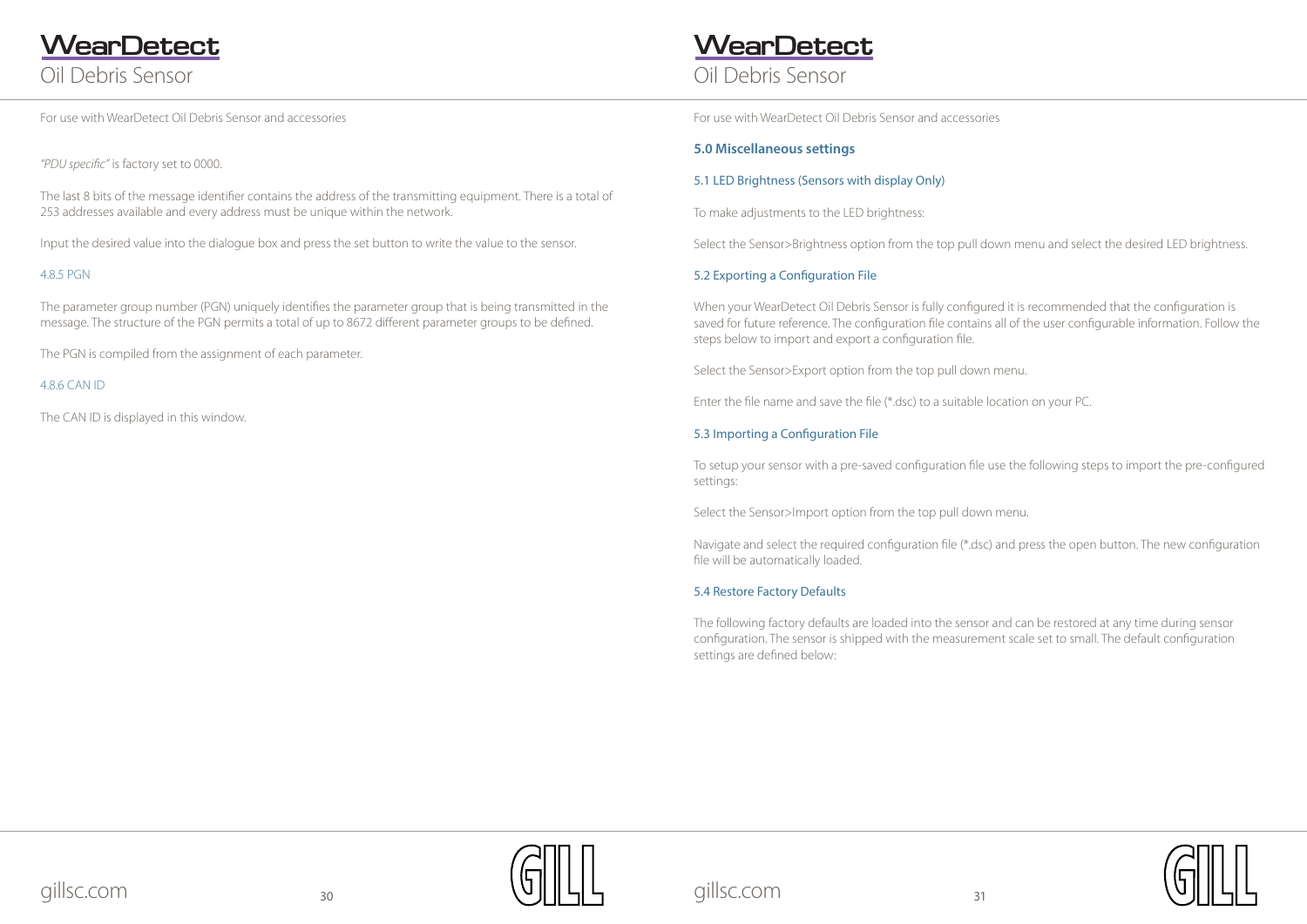Oil Debris Sensor **WearDetect** 

## Oil Debris Sensor **WearDetect**

For use with WearDetect Oil Debris Sensor and accessories For use with WearDetect Oil Debris Sensor and accessories

| Configure                                    |                                 |       |  |
|----------------------------------------------|---------------------------------|-------|--|
| <b>Brightness</b><br><b>Import</b><br>Export | Þ                               | Fine. |  |
| <b>Restore Factory Defaults</b><br>Exit      | 5                               | 0%    |  |
|                                              | Water Contamination Temperature |       |  |
|                                              | <b>DISABLED</b>                 |       |  |
|                                              |                                 |       |  |







Select 'Restore Factory Defaults' then 'Small' then 'Yes'. On the next screen select 'zero/tare'.

| <b>EL: Oil Debris Sensor Configurator</b><br>Sensor Help     |                           | □ | × | 图 Oil Debris Sensor Configurator<br>Sensor Help |                                                    |                            | $\sim$ | $\Box$ | -30 |
|--------------------------------------------------------------|---------------------------|---|---|-------------------------------------------------|----------------------------------------------------|----------------------------|--------|--------|-----|
| Configure<br>Brightness<br>$\rightarrow$<br>Import<br>Export | <b>Fine</b>               |   |   |                                                 | WearDetect<br>Coarse                               | Fine                       |        |        |     |
| <b>Restore Factory Defaults</b><br>Exit                      | Small<br>Medium<br>Large. |   |   | Confirmation                                    | 00I                                                | $\Omega$                   |        |        |     |
| Water Contamination                                          | Temperature               |   |   |                                                 | Are you sure you want to restore factory defaults. |                            |        |        |     |
| <b>DISABLED</b>                                              |                           |   |   |                                                 | Tes.                                               | No                         |        |        |     |
| Status:Ok                                                    | Comms:Ok                  |   |   |                                                 | Status:Ok<br>54316603433                           | Comms: Ok<br>sus transport |        |        |     |

|                                                  |                               | <b>Sensitivity Scale</b> |  |  |  |  |
|--------------------------------------------------|-------------------------------|--------------------------|--|--|--|--|
| <b>Parameter</b>                                 |                               | Small                    |  |  |  |  |
|                                                  | Reference Oll Type            | Mineral Oil              |  |  |  |  |
|                                                  | No Oil Threshold              | 1010                     |  |  |  |  |
| Water Contamination                              | Water Contamination Threshold | 985                      |  |  |  |  |
|                                                  | Filter Time                   | 1 Second                 |  |  |  |  |
|                                                  | High Temperature Alarm        | $+150 °C$                |  |  |  |  |
| Temperature Status                               | Low Temperature Alarm         | $-26^{\circ}C$           |  |  |  |  |
| LED Brightness (Sensor with display models only) |                               | Maximum                  |  |  |  |  |
|                                                  | Error Level                   | 0.0V                     |  |  |  |  |
|                                                  | 0% FSD                        | $2\vee$                  |  |  |  |  |
| 0-10V Outputs                                    | 100% FSD                      | <b>10V</b>               |  |  |  |  |
|                                                  | Inhibit                       | $1\vee$                  |  |  |  |  |
| 4-20 mA Outputs                                  | Error Level                   | 0 mA                     |  |  |  |  |
|                                                  | 0% FSD                        | 4 mA                     |  |  |  |  |
|                                                  | 100% FSD                      | 20 mA                    |  |  |  |  |
|                                                  | Inhibit                       | 2 mA                     |  |  |  |  |
| Can Outputs (J1939)                              | Function instance             | User Configured          |  |  |  |  |
|                                                  | ECU Instance                  | User Configured          |  |  |  |  |
|                                                  | Industry Group                | 0000                     |  |  |  |  |
|                                                  | Vehicle System Instance       | 0000                     |  |  |  |  |
|                                                  | Vehicle System                | 0000                     |  |  |  |  |
| Can Outputs                                      | Function                      | 00ff                     |  |  |  |  |
| (J1939)                                          | Manufacturer Code             | 07ff                     |  |  |  |  |
|                                                  | Identity Number               | 0000                     |  |  |  |  |
|                                                  | NAME                          | User Configured          |  |  |  |  |
| $PGN/IP$                                         | Priority                      | 0006                     |  |  |  |  |
|                                                  | Data Page                     | 0001                     |  |  |  |  |
|                                                  | PDU Format                    | 00ff                     |  |  |  |  |
|                                                  | PDU Specific                  | 0000                     |  |  |  |  |
|                                                  | Address                       | User Configured          |  |  |  |  |
|                                                  | PGN                           | User Configured          |  |  |  |  |
|                                                  | CAN ID                        | User Configured          |  |  |  |  |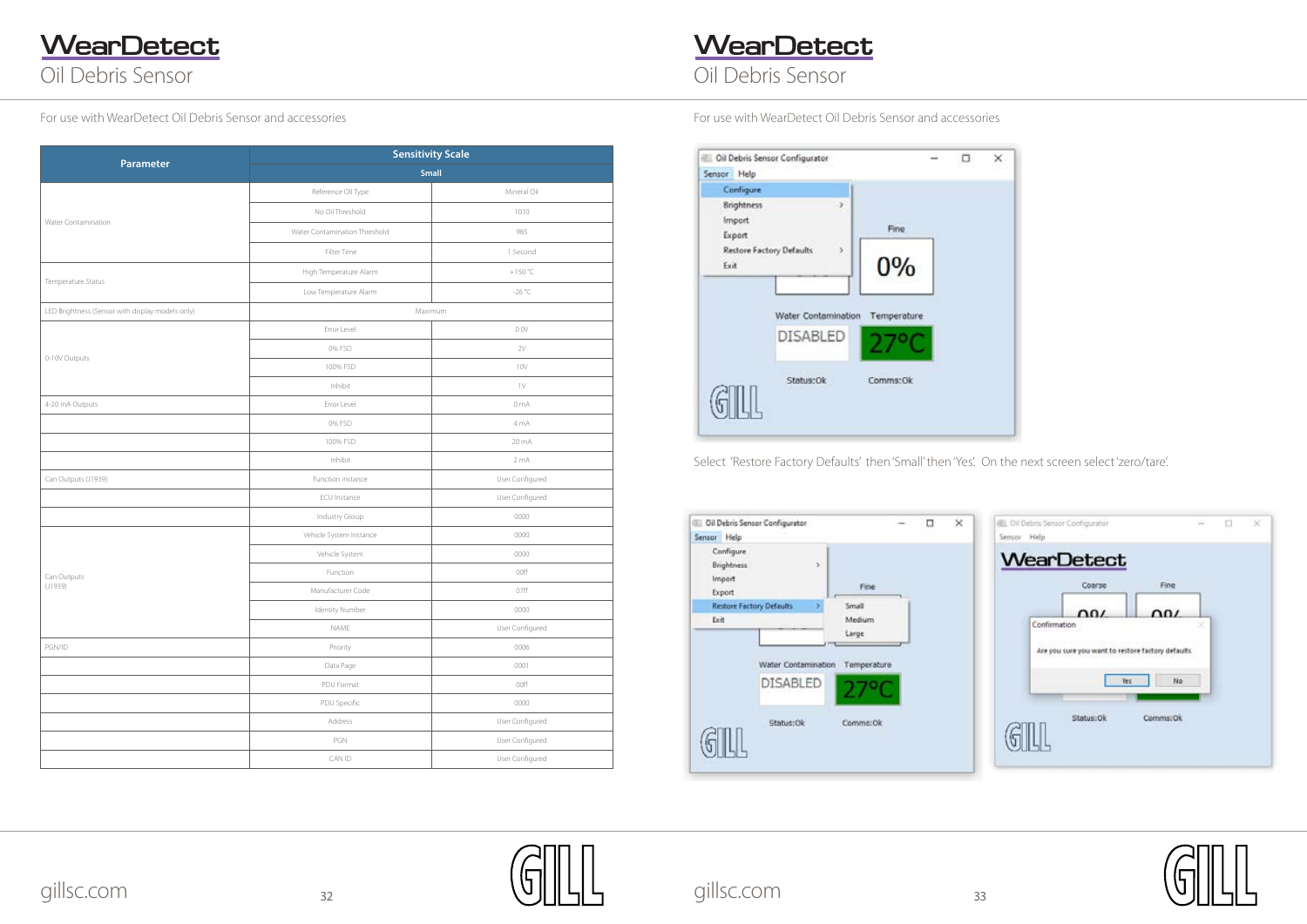|                   | Coane                    |          |                                                                                                                                                                                                                                                                 | Fine                        |      |  |
|-------------------|--------------------------|----------|-----------------------------------------------------------------------------------------------------------------------------------------------------------------------------------------------------------------------------------------------------------------|-----------------------------|------|--|
|                   | 0%                       |          |                                                                                                                                                                                                                                                                 | 0%                          |      |  |
|                   | Full Society Planet      |          | Press when the debris anched to give full<br><b>SUMM PURALLY AND COMMON</b>                                                                                                                                                                                     |                             |      |  |
|                   | <b>H.E. Linky Casine</b> |          | Press when course deters sculind to gue 1.4.<br><b>SING NAMES</b>                                                                                                                                                                                               |                             |      |  |
|                   | <b>Jan Tan</b>           |          | Prest to Jane any unwarted rightilt<br>after incidation                                                                                                                                                                                                         | <b>Controller Materials</b> |      |  |
| Nanual adjustment |                          |          |                                                                                                                                                                                                                                                                 |                             |      |  |
| Dagus 198%        | <b>HIE</b>               | Set.     | This 100%                                                                                                                                                                                                                                                       | tia                         | Sct. |  |
| Caurus Officii    | $-187$                   | $-2$ el. | <b>Print Office!</b>                                                                                                                                                                                                                                            | $-2$                        |      |  |
| the output.       |                          |          | The sustines in the former displayed about an exclusive below counts, not precent leges.<br>For everyon that determine GE minutes and that Course 130% he set to 21.<br>nive coms de la set to mot fair nausius fire charine casps, far customers trending<br>. |                             |      |  |

<span id="page-17-0"></span>Oil Debris Sensor **WearDetect** 

### Oil Debris Sensor **WearDetect**



*Note: It is recommended that the zero/tare and Water Contamination reference is always re-set after the factory defaults are loaded.*

*Note: On completion of configuration, remove the cable assembly and re-assemble the lid ensuring any sealing gasket is correctly located and the screws are fully tightened o 4Nm +/-0.4Nm during re-assembly.*



Select 'Set Water Contamination Reference' and the Water Contamination window will return to green.

#### **6. Installation**

*Safety Warning: This equipment is not ATEX certified and has not been designed for use in areas which fall within the scope of the ATEX directive. If the area of intended usage is within the scope of the ATEX directive, then contact Gill Sensors & Controls Limited for further information*

WearDetect consists of two parts, the sensor head and its electronics and a separately supplied fitting adaptor to enable the sensor to fit a wide range of thread types.

#### 6.1 Sensor Location

All models in the range should be installed in the within the lubricating circuit of the equipment to be monitored. The sensor head can either be installed as a sump plug replacement or within a piped oil circuit often used as a filter bypass. In this instance Gill offer a special Inflow installation kit to allow this type of installation. Please see section 6.3 for more details on this installation type.

Whether installed directly on the equipment or using the Inflow system, it is recommended that the sensor head is installed directly in the flow of oil, before any particle filtration devices to maximise ferrous particle capture. In addition, the sensor head may be located at the bottom of an oil pump or reservoir to collect particles that have settled. When installing into a stainless steel fitting, Gill recommend using anti-sieze compound.

For oil contamination applications, the optimum sensor position is at the bottom of the sump for nonmiscible oils or for miscible oils the sensor may be mounted in any position providing the 12mm oil sensing region remains in permanent contact with the oil. (Not applicable where the NPT thread adaptor is fitted).

For oil loss indication the sensor may be mounted in any orientation. The no oil condition is achieved when the 12mm oil sensor region is no longer in contact with the oil. (Not applicable where the NPT thread adaptor is fitted).

#### 6.2 Sensor Head

WearDetect Oil Debris Sensor consists of two parts, the sensor head and its electronics and a separately supplied fitting adaptor to enable the sensor to fit a wide range of thread types.







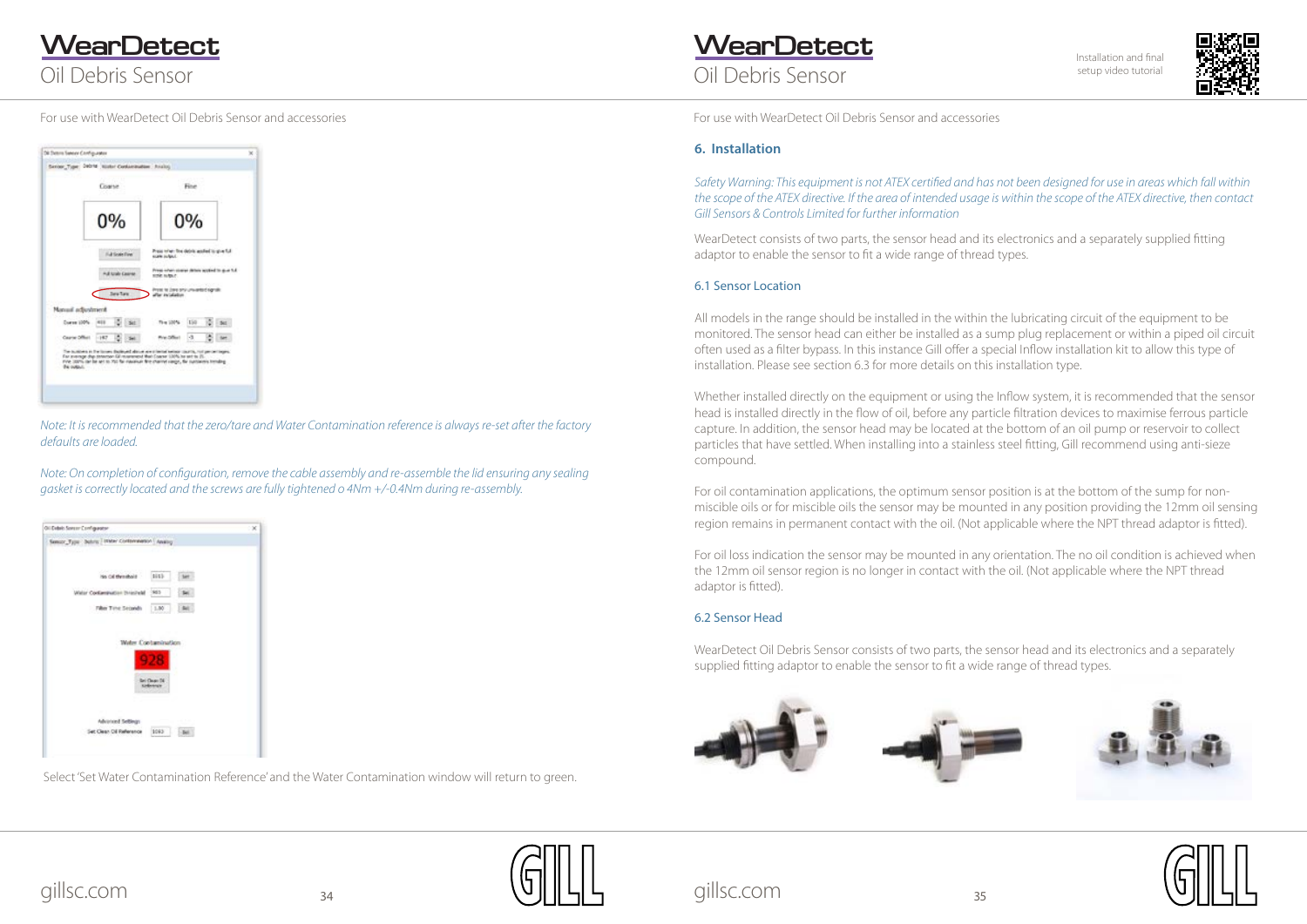## <span id="page-18-0"></span>Oil Debris Sensor **WearDetect**

## Oil Debris Sensor **WearDetect**



First check the sensor and all associated parts are present and undamaged before installation, informing your supplier of any issues.

Fit up to three grub screws into the adaptor without tightening them home. *Note: When installing in environments of high vibration, threadlock (Loctite 270 or similar) can be applied to the grub screws at this stage. This will provide a permanent connection between the sensor head and the adaptor if threadlock is used.*

Fit the Thread Adaptor to the equipment. Ensure that the supplied sealing washer is fitted or use a suitable thread sealant for NPT adaptors. After hand tightening as far as possible, fully tighten to 50Nm using the correct spanner. (please refer to the fitting chart in section 6.4)

Carefully fit the Sensor Probe into the Thread Adaptor: There may be some resistance as the probe pushes past the internal o-ring seals. When the sensor is fully home it will hit a stop and the rear surfaces of the 2 parts will be at the same level. Secure the 2 parts together by tightening the grub screws using a 2mm hex key to a torque of 1Nm.

Restrain the cable to the equipment or similar structure in a safe manner such that it is not subject to undue wear or damage whist the equipment is in use.

*Note: It is also acceptable to install the sensor probe into the* 

*thread adaptor first, and then screw the complete assembly into the equipment as described above (Note. if using this method take care to not twist the cable excessively.)*

*Note: Each sensor is supplied with 3m of sensor head cabling which should not be altered on models without the display. However, models with the display can be shortened and re-attached to the screw terminal connections within the display electronics enclosure. Gill recommend using the supplied bootlace ferrules for crimping and terminating to the terminal block.*

*Note: Gill recommend cable lengths are kept to a minimum to prevent voltage drops that may occur as a result affecting the operation of the sensor. Particular care should be made to J1939 CAN variants to ensure electrical characteristics of the CAN bus are not compromised.*

### 6.3 Sensor Electronics

Having fitted the sensor to the equipment, secure the electronics enclosure in a position where vibration is minimised but where it can be accessed, and in the case of the display models, where the display is visible.

### 6.3.1 Sensors with display

Two diameter 6.4mm mounting holes are provided for fixing the sensor elctronics to a fixed surface. The mounting holes are accessed by removal of the lid. The fixings (not provided) shall be suitable for supporting the weight of the enclosure. The following figure shows the mounting dimensions:

Connect the sensor electronics according to the guidance in section 2, covering power and output connections.



#### 6.3.2 Sensors without display Electronics Mounting

Two 4.2mm diameter mounting slots are provided for fixing the electronics enclosure to a fixed surface. The fixings must be suitable for supporting the weight of the enclosure. The following figure shows the mounting dimensions:



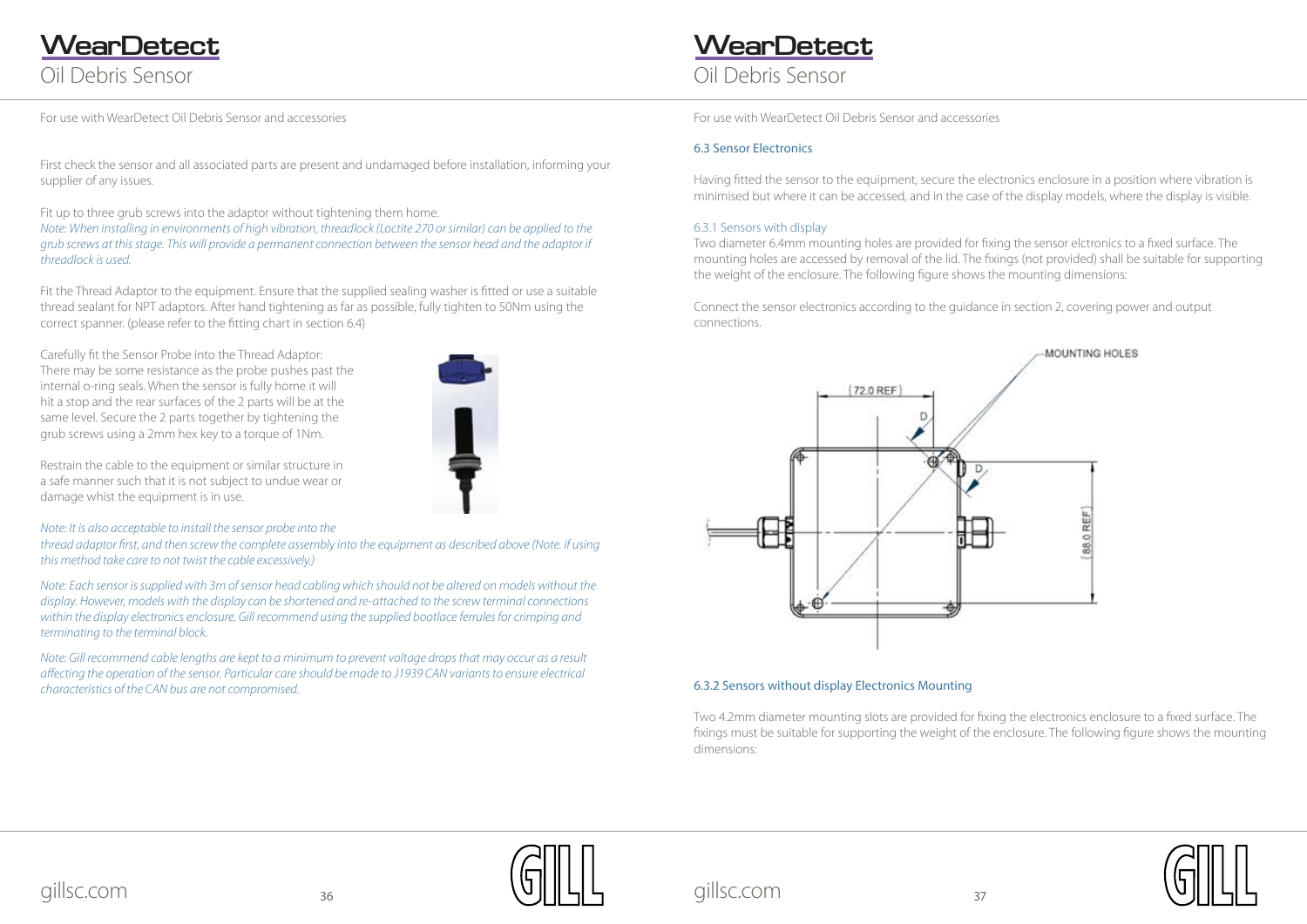

<span id="page-19-0"></span>Oil Debris Sensor **WearDetect** 

## Oil Debris Sensor **WearDetect**







#### 6.3.3 Grounding the Enclosure

The Oil Debris Sensor complies with International EMC standards. In order to maintain compliance with these standards it is essential the electrical installation is connected to ground correctly. Please consult section 9.5 for guidance ensuring the installation complies with local laws and regulations. It is the installers' responsibility to ensure the installation meets relevant local requirements.

The following local safety earth is provided for grounding the Sensor with display models (4212i) metal enclosure when required.



#### 6.4 Cabling

Cable strain relief has been provided where cables enter both the sensor head and electronics enclosures. Please take care not to stress the cables at the cable entries, observing a minimum bend radius of 20mm for all cables.

*Note; On units with display electronics through cable glands suited to cables between 2 – 6mm diameter. When installing this unit, please ensure glands are fully tightened to maintain the strain relief and ingress protection for the unit.*

If Adaptor and sensor are installed as a complete assembly Gill recommend allowing for 3 turns of the cable at the sensor head when first installing the sensor. This avoids unnecessary coiling of the cable when

- $\blacksquare$  Fit conduit before sensor is fitted to the thread adaptor
- Remove your Oil Debris Sensor from the Sensor with display electronics enclosure, disconnecting the wiring from the termination block.
- Remove the M16 cable gland from the sensor by unscrewing the M16 back nut.
- Install the female adaptor onto the back of the sensor head, using an appropriate thread sealer to maintain the ingress protection of the enclosure.
- Cut the conduit tube to the required length, feed the sensor head cable through the conduit tube and clip into the back of the female adaptor by firmly pushing the tube into the aperture.
- Feed the cable through the male adaptor and clip into the back of the adaptor by firmly pushing the tube into the aperture.
- Install the sensor into the gearbox, engine or pump housing ensuring that the sealing washer is used.
- $\blacksquare$  Fit the male adaptor into the enclosure by securely fastening the back nut ensuring that the sealing washer is used.



removing and refitting the sensor head.

The Sensor probe is able to rotate slowly within the Thread adaptor body. Carefully holding the sensor while (un)tightening the adaptor can also avoid cable twist

### 6.4.1 Cable Protection: Sensors with display models

An optional conduit kit (Gill part No. 4212-10-051-X) is offered for additional cable protection for the Sensor with display models. For installation, follow the guidance below: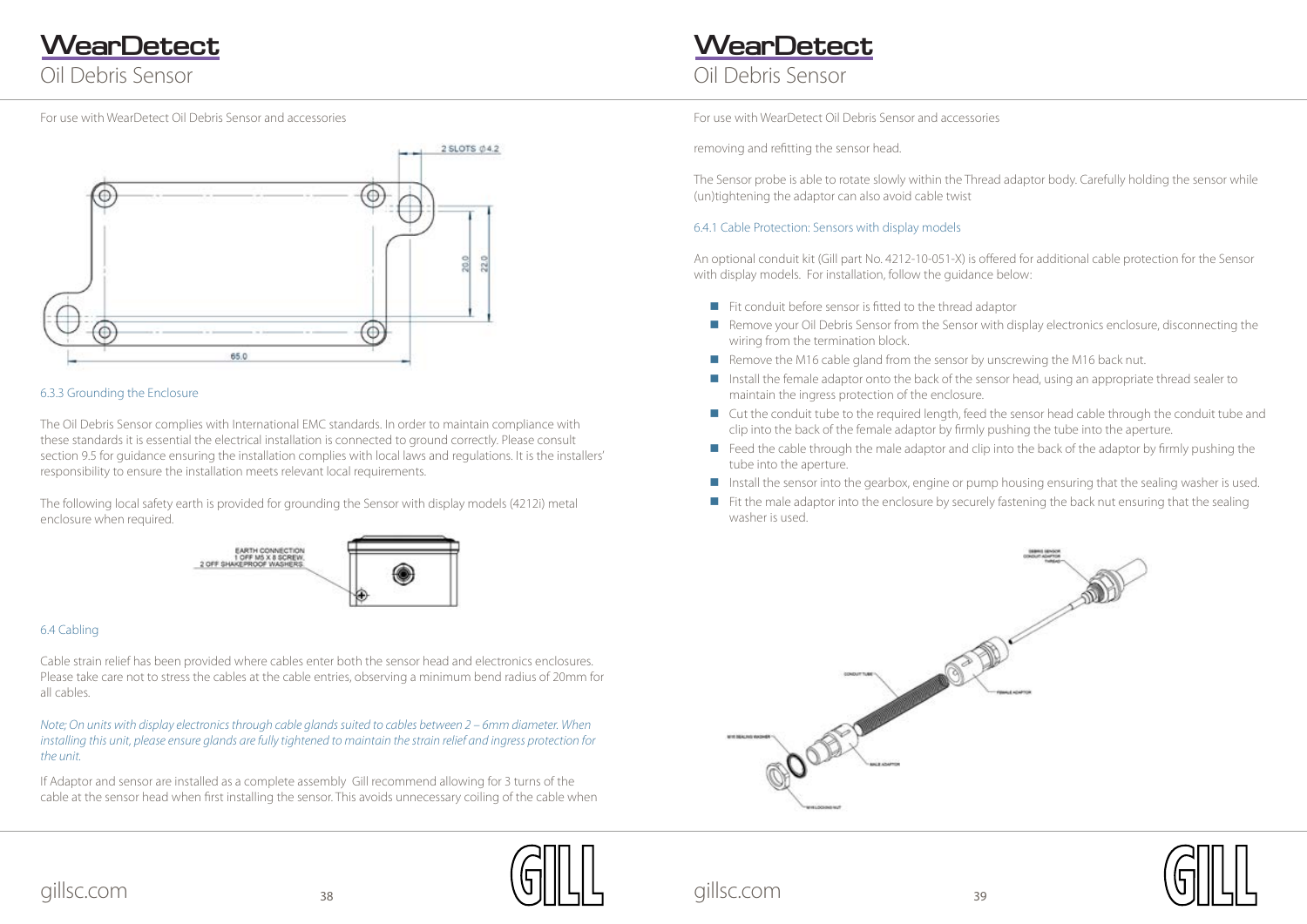<span id="page-20-0"></span>Oil Debris Sensor **WearDetect** 

## Oil Debris Sensor **WearDetect**









#### 6.5 Sensor Head Fitting Chart

The following are the spanner sizes and tightening torques applicable for each mounting thread option:

| <b>Thread Size</b> | <b>Spanner A/F</b> | Torque $\pm$ 10%                           |
|--------------------|--------------------|--------------------------------------------|
| M22 X 1.5          | 36.0               | 50Nm                                       |
| M24 X 2.0          | 36.0               | 50Nm                                       |
| 3/4'X 16 UNF       | 36.0               | 50Nm                                       |
| $1/2$ $BSPP$       | 36.0               | 50Nm                                       |
| M20 X 1.5          | 36.0               | 50Nm                                       |
| $1/2$ " NPT        | 36.0               |                                            |
| $3/4''$ NPT        | 36.0               |                                            |
| 1"NPT              | 36.0               | Refer to ANSI/ ASME B.20.1<br>for guidance |
| 11/4"NPT           | 36.0               |                                            |
| 1 1/2" NPT         | 36.0               |                                            |

For guidance on installing the sensor within a piped oil system using the Inflow models please refer to the installation guidance provided with the product.

#### 6.6 Inflow Sensor Head Fitting (Optional)

Gill have developed a special installation fitting to allow sensor head mounting into an oil bypass circuit. Designed to fit standard industrial BSP pipe fittings, either the 4212-00-160-100 1" or 4212-160-150 1.5" kit provide all items necessary to fit a sensor to a bypass circuit including special M20 x 1.5 sensor head mount , isolation valves and brackets. The following images illustrate the kits and their pipe compatibility.



| <b>Compatibility</b>              |                            |                              |
|-----------------------------------|----------------------------|------------------------------|
|                                   | 4212-00-160-150            | 4212-00-160-100              |
|                                   | Inflow Oil Debris Kit 1.5" | Inflow OilCondition Kit 1.0" |
| Oil Debris Sensor with Display    | $\checkmark$               | $\checkmark$                 |
| Oil Debris Sensor without Display | $\checkmark$               | $\checkmark$                 |
| BSP 1.5" Hose tail                | $\checkmark$               | $\times$                     |
| BSP 1.25" Hose tail               | $\checkmark$               | X                            |
| BSP 1"Hose tail                   | X                          | $\checkmark$                 |
| BSP 0.75" Hose tail               | $\times$                   | $\checkmark$                 |
| BSP 0.5" Hose tail                | X                          | $\checkmark$                 |
| BSP 0.375" Hose tail              | X                          | $\checkmark$                 |
| BSP 0.25" Hose tail               | $\times$                   | $\checkmark$                 |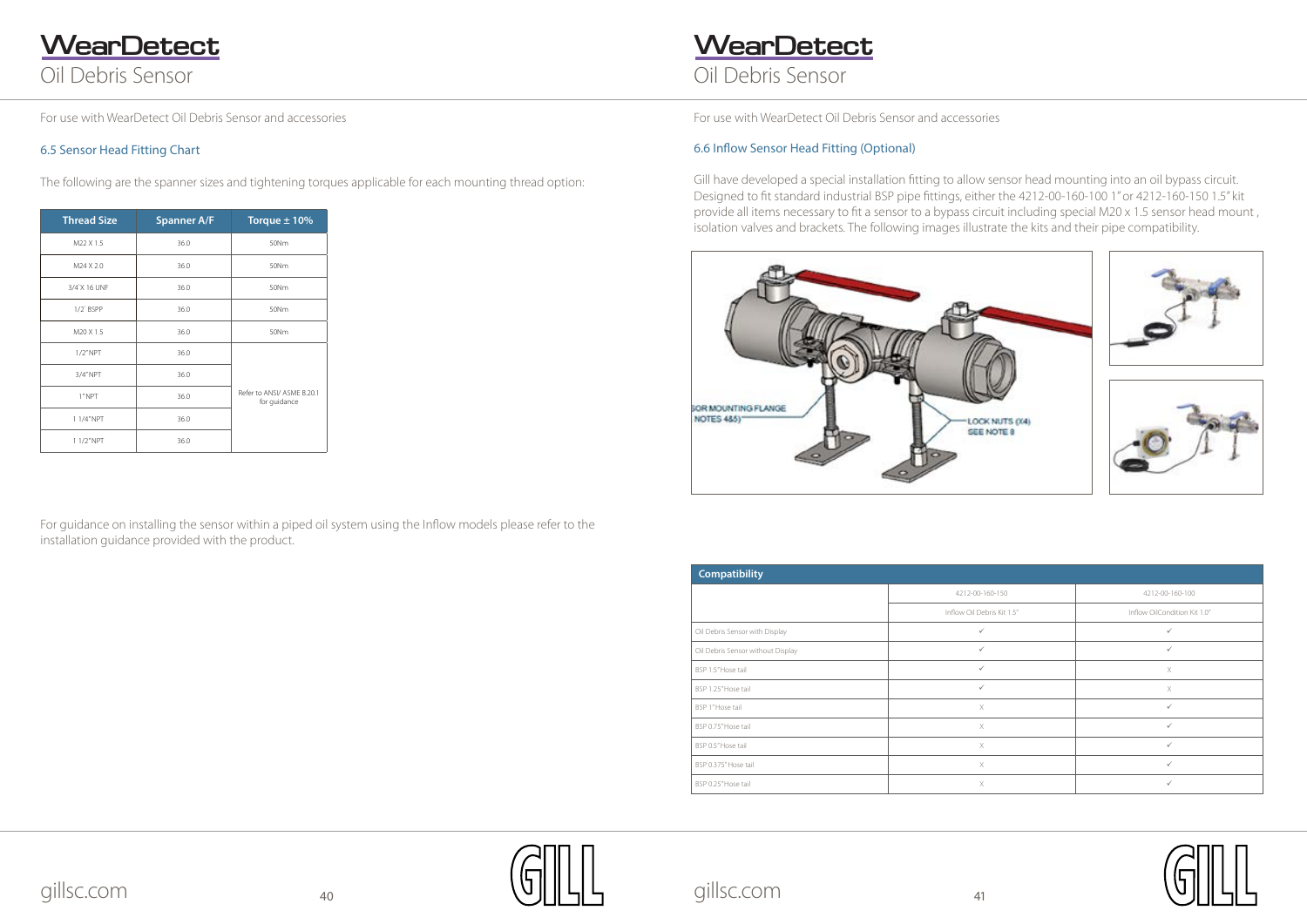<span id="page-21-0"></span>Oil Debris Sensor **WearDetect** 

### Oil Debris Sensor **WearDetect**

#### **7. Specifications**

#### 7.1 Sensors with display: 4 – 20 mA output

| Model Number: 4212-PK-145 Sensor Connections* |                                             |  |  |
|-----------------------------------------------|---------------------------------------------|--|--|
| Sheild                                        | Silver/Clear Wire                           |  |  |
| Debris measure                                | Red                                         |  |  |
| Debris Ref                                    | Blue                                        |  |  |
| Oil Signal                                    | Green                                       |  |  |
| Oil Ref                                       | White                                       |  |  |
| Temp                                          | Orange                                      |  |  |
| Sensor head GND                               | Black                                       |  |  |
| Wire                                          | 26 AWG PTFE 3G210 screened with DR25 jacket |  |  |

#### *Note: Connect the wires from the sensor head to the respective terminals in the electronics enclosure, see section 2.3*

| <b>Electrical Enclosure</b>                                                                                                                                  |                                                                                                  | <b>Connections and outputs</b>                                                                                                                                                                       |                                                                                                                                                                                                                                                                   |
|--------------------------------------------------------------------------------------------------------------------------------------------------------------|--------------------------------------------------------------------------------------------------|------------------------------------------------------------------------------------------------------------------------------------------------------------------------------------------------------|-------------------------------------------------------------------------------------------------------------------------------------------------------------------------------------------------------------------------------------------------------------------|
| Supply voltage<br>Over-voltage protection<br>Power consumption<br>Reverse polarity protection<br>Resolution<br>Report update rate<br>Configuration interface | $+9$ V to $+26$ V DC<br>$>$ 32 V DC<br>$< 5.6$ Watts<br>$> -32V$<br>10-bit<br>10 Hz<br>Micro USB | SHIELD<br>CAN H<br>CAN L<br>Power DC +ve<br>Power DC -ve (ground)<br>OIL/TEMP<br><b>FINE</b><br>COARSE<br>Error indication<br>Output inhibit*<br>Multicolour light ring**<br>Wire range***<br>Armour | Not connected<br>Not connected<br>$+9$ to $+26$ V DC<br>OV <sub>DC</sub><br>0 to 20 mA<br>0 to 20 mA<br>0 to 20 mA<br>All outputs, $0 - 20$ mA<br>All outputs, $0 - 20$ mA<br>All outputs<br>35 to 13 AWG (solid)<br>35 to 15 AWG (stranded)<br>Additional option |

*\* The output inhibit is the voltage output when configuring the sensor.*

*\*\* For the function of the multicolour light ring see section below.* 

*\*\*\* Bootlace ferrules are provided protect the wires from damage by the screw terminals.*

| screened with DR25 jacket |  |  |
|---------------------------|--|--|



As illustrated below, the sensor should be positioned horizontally within the oil flow to enable collection of the debris without flow restriction. Isolation valves are supplied to facilitate easy cleaning and maintenance without full system drain-down

In addition, Gill can offer the sensor mount separately where isolation valves and associated hardware is not



needed. This is a 1.5" diameter BSP fitting and allows connection to smaller pipe sizes with additional pipe size reducers (not supplied).



#### *Note: In all cases use of the Inflow kit requires the sensor to have the M20 x 1.5 adaptor (the 4212-PK-502 option from list of adaptor options).*

For further guidance on installing the sensor within a piped oil system using the Inflow models, please refer to the guidance supplied with the product.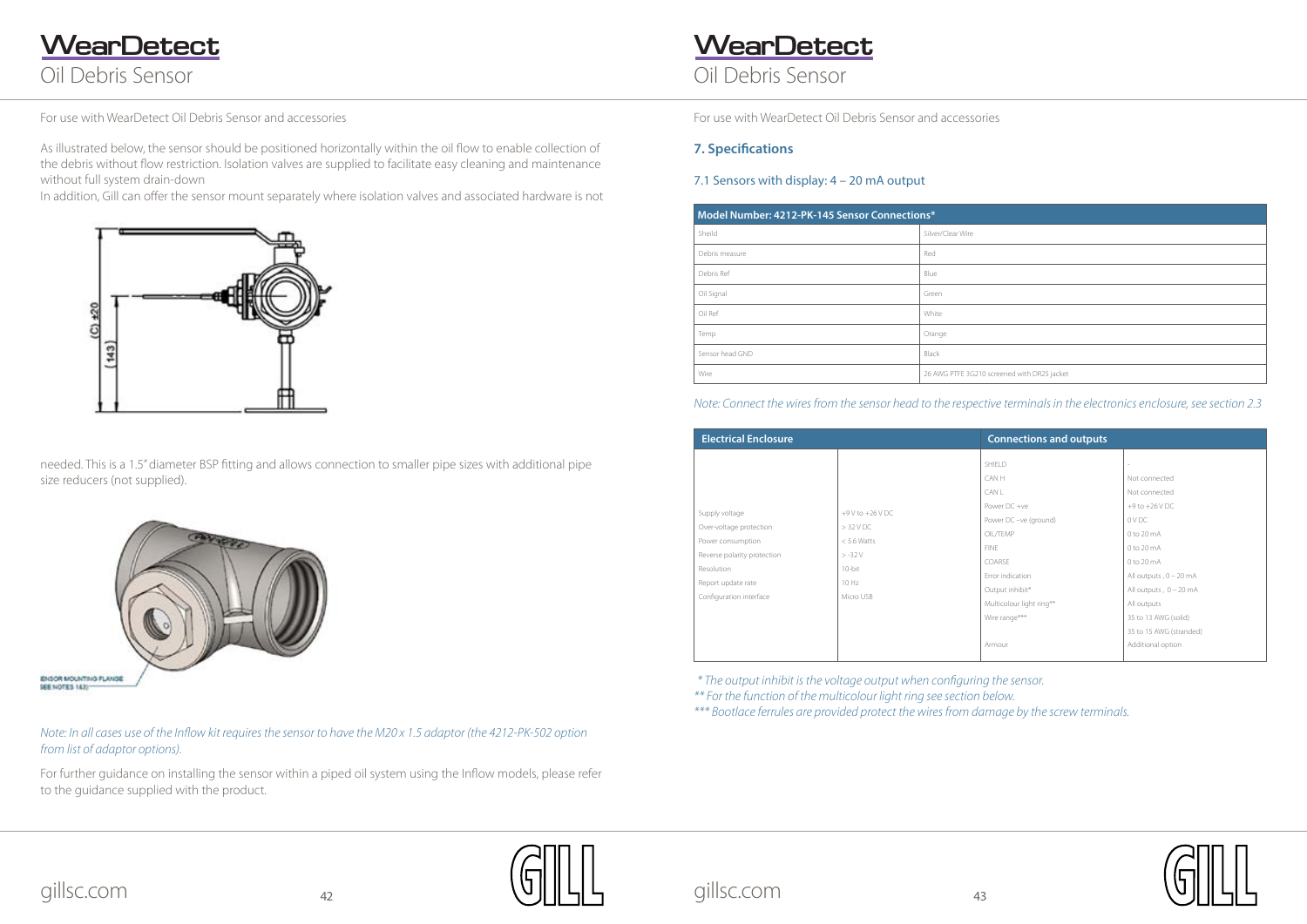## Oil Debris Sensor **WearDetect**

For use with WearDetect Oil Debris Sensor and accessories For use with WearDetect Oil Debris Sensor and accessories





<span id="page-22-0"></span>





Green - OK Amber - increase with debris collection

| <b>Mechanical</b> |                           |                |  |
|-------------------|---------------------------|----------------|--|
|                   | Sensor                    | Enclosure      |  |
| Size              | 57 mm x ø24.5mm           | 105.5 mm (     |  |
| Mounting          | Threaded                  | 2 off M6 so    |  |
| Materials         | Stainless steel, FEP, PEI | Al. alloy, st/ |  |
| Weight            | 0.7 kg in total           |                |  |

Red (Flashing) - Maximum debris condition breached

 $(w)$  x 105.5 mm (l) x 66 mm (h)

ocket-cap screws (not supplied)

steel, polyester



*\* The supply voltage must be greater than the configured output voltage; for a 5 V output the supply must be greater than 5 V.*

Green - OK Amber - increase with debris collection



*\*\* The output inhibit is the voltage output when configuring the sensor \*\*\* For the function of the multicolour light ring see section below.*

*\*\*\*\* Bootlace ferrules are provided to fit the connector.*



| <b>Mechanical</b>         |                           |                                           |  |
|---------------------------|---------------------------|-------------------------------------------|--|
| Sensor                    |                           | Enclosure                                 |  |
| Size                      | 57 mm x ø24.5mm           | 105.5 mm (w) x 105.5 mm (l) x 66 mm (h)   |  |
| Mounting                  | Threaded                  | 2 off M6 socket-cap screws (not supplied) |  |
| Materials                 | Stainless steel, FEP, PEI | Al. alloy, Stainless steel, polyester     |  |
| 0.7 kg in total<br>Weight |                           |                                           |  |

#### 7.2 Sensors with display: 0-10V Voltage output

Model Number: 4212-PK-146

*Connect the wires from the sensor head to the respective terminals in the electronics box. See section 7.4*

Red (Flashing) - Maximum debris condition breached

| Model Number: 4212-PK-146 Sensor Connections* |                                             |  |
|-----------------------------------------------|---------------------------------------------|--|
| Sheild                                        | Silver/Clear Wire                           |  |
| Debris measure                                | Red                                         |  |
| Debris Ref                                    | Blue                                        |  |
| Oil Signal                                    | Green                                       |  |
| Oil Ref                                       | White                                       |  |
| Temp                                          | Orange                                      |  |
| Sensor head GND                               | Black                                       |  |
| Wire                                          | 26 AWG PTFE 3G210 screened with DR25 jacket |  |

| <b>Electrical Enclosure</b> |                      | <b>Connections and outputs</b>              |                       |
|-----------------------------|----------------------|---------------------------------------------|-----------------------|
|                             |                      | SRed wire                                   | Power DC +ve          |
| Supply voltage              | $+5$ V to $+32$ V DC | Black wire                                  | Power DC -ve (ground) |
| Over-voltage protection     | $>$ 32 V DC          | White wire, $0 - 10V$                       | Fine debris           |
| Power consumption           | $< 0.7$ Watts        | Green wire, $0 - 10V$                       | Coarse debris         |
| Reverse polarity protection | $> -32V$             | Orange wire, $0 - 10V$                      | Oil or temperature    |
| Resolution                  | 10-bit               | Blue wire Blue wire                         | Blue wire             |
| Report update rate          | 10 Hz                | Silver/clear wire                           | Screen                |
| Configuration interface     | Micro USB            | All outputs, $0 - 10V$                      | Error indication      |
|                             |                      | All outputs, $0 - 10V$                      | Output inhibit**      |
| Wire                        |                      | 26 AWG PTFE 3G210 screened with DR25 jacket |                       |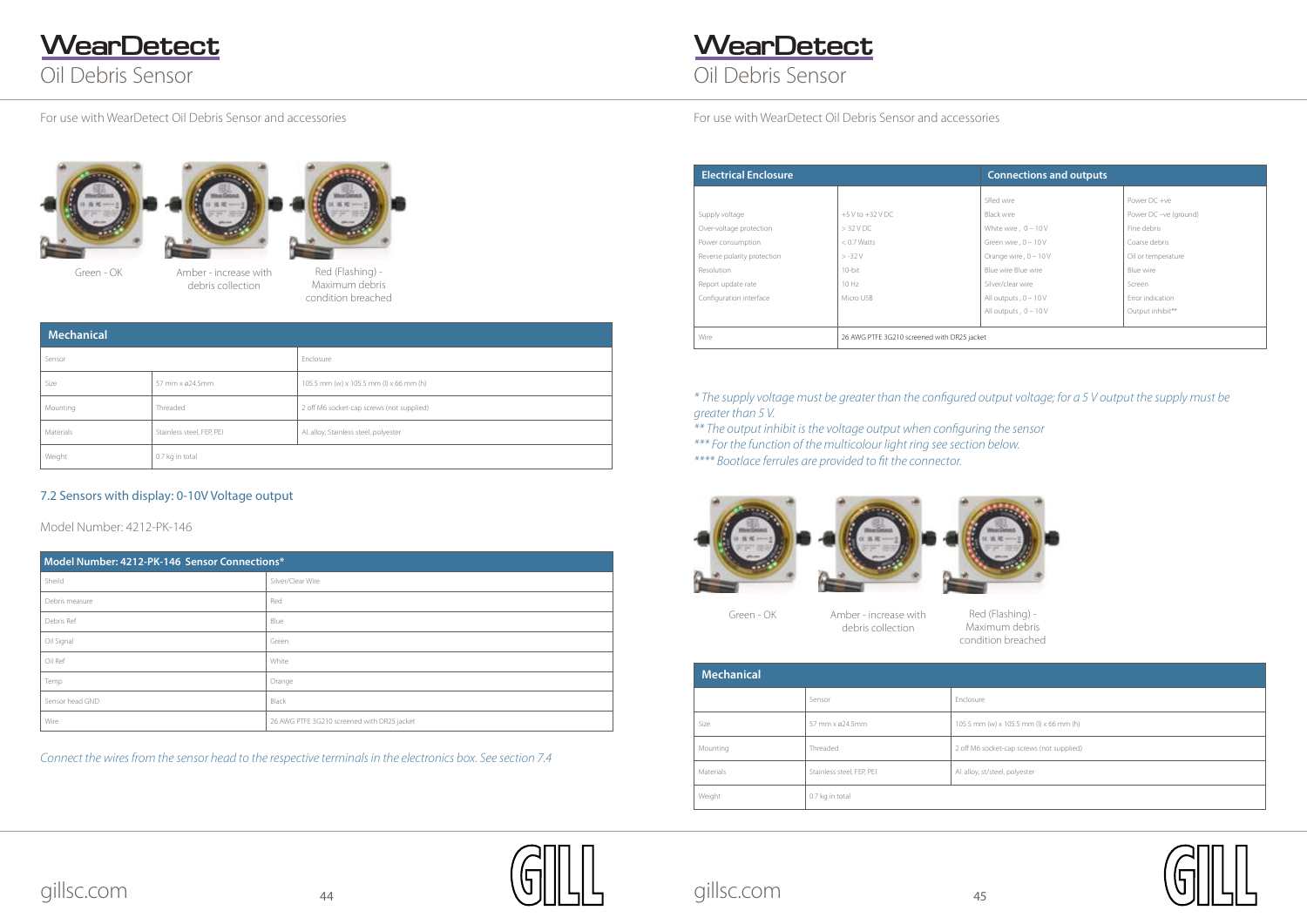<span id="page-23-0"></span>Oil Debris Sensor **WearDetect** 



| (w) x 105.5 mm (l) x 66 mm (h)  |  |
|---------------------------------|--|
| ocket-cap screws (not supplied) |  |
| /steel, polyester               |  |
|                                 |  |

Oil Debris Sensor

*Status bits are:* 

*b0 – temperature alarm,* 

*b1 – oil dielectric too high*

*b2 – oil dielectric too low,* 

*b3 – fine debris error,*

*b4 – coarse debris error*

*b5 – dielectric error,*

*b6 – internal temperature error,*

*b7 – external temperature error.*

## **WearDetect**

#### *\*\**



- *Byte 3 values 0x00 to 0x08: bytes 4 to 7 are manufacturer specific*
- *Byte 3 value 0x09: bytes 6 and 7 are sensor head temperature as 0.0625 °C / bit*
- *Byte 3 value 0x0A: bytes 6 and 7 are electronics temperature as 0.0625 °C / bit*



| <b>Electrical Enclosure</b> |            | <b>Connections and outputs</b> |                                          |
|-----------------------------|------------|--------------------------------|------------------------------------------|
|                             |            | Byte 0                         | Coarse measurement 0 to 100%, no scaling |
| Standard                    | J1939      | Byte 1                         | Fine measurement 0 to 100%, no scaling   |
| Approval                    | Compatible | Byte 2                         | 8 x Status bits*                         |
| Data Length                 | 8 bytes    | Byte 3                         | (Mux) Multiplex of next 5 bytes**        |
| PGN                         | 130816     | Byte 4                         |                                          |
| Report rate                 | 1 Hz       | Byte 5                         | } Meaning depends on value of Byte 3**   |
| Can bit rate                | 250 kb/s   | Byte 6                         |                                          |
|                             |            | Byte 7                         |                                          |
|                             |            |                                |                                          |

| <b>Mechanical</b> |                           |                                           |
|-------------------|---------------------------|-------------------------------------------|
| Sensor            |                           | Enclosure                                 |
| Size              | 57 mm x ø24.5mm           | 105.5 mm (w) x 105.5 mm (l) x 66 mm (h)   |
| Mounting          | Threaded                  | 2 off M6 socket-cap screws (not supplied) |
| <b>Materials</b>  | Stainless steel, FEP, PEI | Al. alloy, st/steel, polyester            |
| Weight            | 0.7 kg in total           |                                           |

#### 7.3 Sensors with display: J1939 CAN output

Model Number: 4212-PK-147

*Connect the wires from the sensor head to the respective terminals in the electronics enclosure, see section 2.3*

*\* For the function of the multicolour light ring see section below.*

*\*\* Bootlace ferrules are provided to fit the connector.*



Green - OK Amber - increase with



| Model Number: 4212-PK-147 Sensor Connections* |                                             |  |
|-----------------------------------------------|---------------------------------------------|--|
| Sheild                                        | Silver/Clear Wire                           |  |
| Debris measure                                | Red                                         |  |
| Debris Ref                                    | Blue                                        |  |
| Oil Signal                                    | Green                                       |  |
| Oil Ref                                       | White                                       |  |
| Temp                                          | Orange                                      |  |
| Sensor head GND                               | Black                                       |  |
| Wire                                          | 26 AWG PTFE 3G210 screened with DR25 jacket |  |

| <b>Electrical Enclosure</b>                                                                                                                                  |                                                                                               | <b>Connections and outputs</b>                                                                                                                                       |                                                                                                                                                                                                                            |
|--------------------------------------------------------------------------------------------------------------------------------------------------------------|-----------------------------------------------------------------------------------------------|----------------------------------------------------------------------------------------------------------------------------------------------------------------------|----------------------------------------------------------------------------------------------------------------------------------------------------------------------------------------------------------------------------|
| Supply voltage<br>Over-voltage protection<br>Power consumption<br>Reverse polarity protection<br>Resolution<br>Report update rate<br>Configuration interface | $+5$ V to $+26$ V DC<br>$>32$ V DC<br>$< 2.8$ Watts<br>$> -32V$<br>7-bit<br>1 Hz<br>Micro USB | SHIFLD<br>CAN H<br>CAN L<br>Power DC +ve<br>Power DC -ve (ground)<br><b>OIL/TEMP</b><br><b>FINE</b><br>COARSE<br>Multicolour light ring**<br>Wire range***<br>Armour | CAN H (not terminated)<br>CAN L (not terminated)<br>$+5$ to $+26$ V DC<br>0 V DC<br>No connection<br>No connection<br>No connection<br>All outputs<br>35 to 13 AWG (solid)<br>35 to 15 AWG (stranded)<br>Additional option |

debris collection

Red (Flashing) - Maximum debris condition breached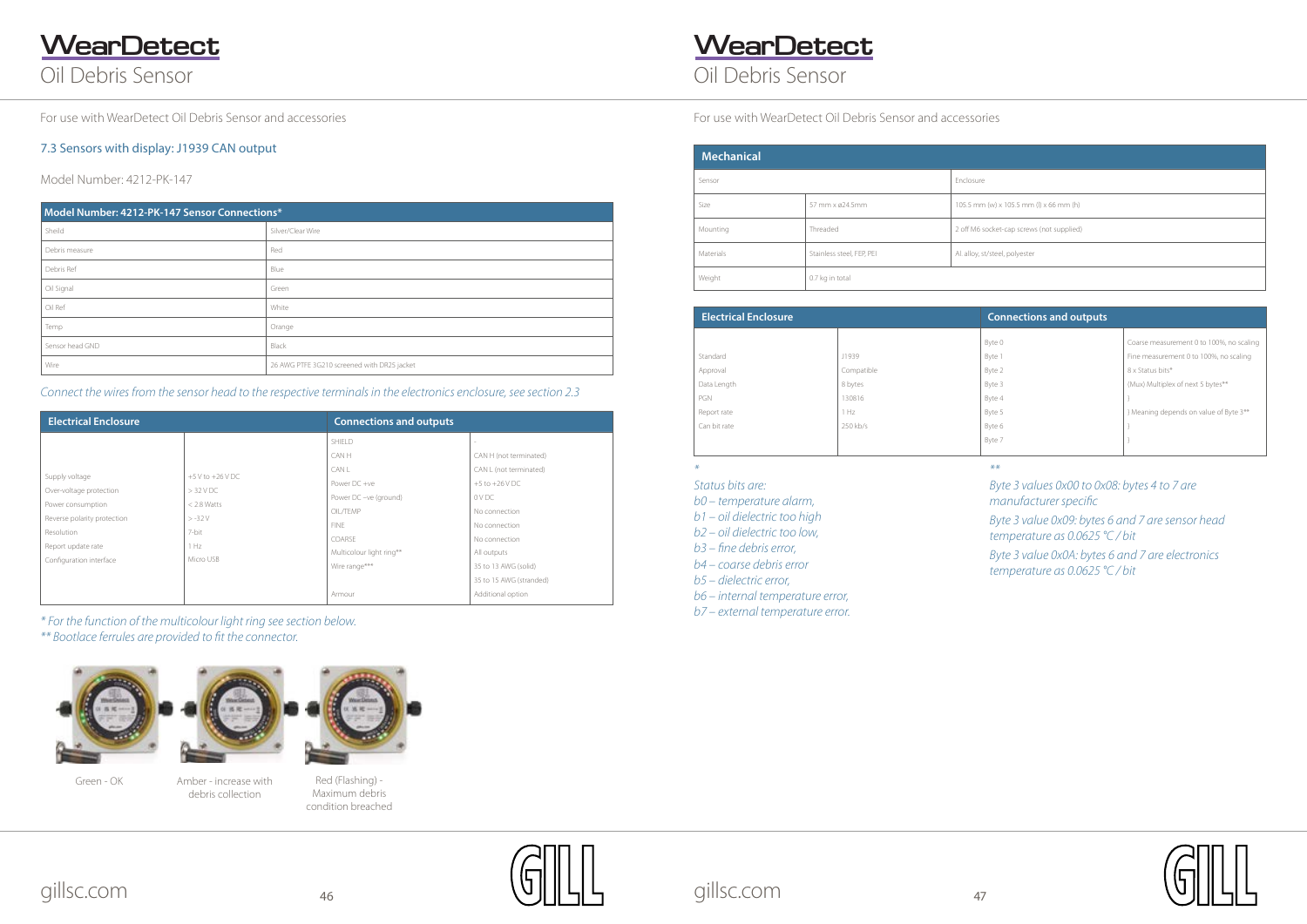## <span id="page-24-0"></span>Oil Debris Sensor **WearDetect**

# gillsc.com <sup>48</sup> gillsc.com <sup>49</sup>

## **WearDetect**

Oil Debris Sensor

| Mechanical |                           |                                   |
|------------|---------------------------|-----------------------------------|
|            | Sensor                    | Enclosure                         |
| Size       | 57 mm x ø24.5mm           | 55 mm (w) x 30 mm (l) x 12 mm (h) |
| Mounting   | Threaded                  | 2 off M4 screws (not supplied)    |
| Materials  | Stainless steel, FEP, PEI | Al. alloy, st/steel, polyester    |
| Weight     | 0.21 kg in total          |                                   |

### 7.5 Sensors without display: 0-10V Voltage output

#### Model Number: 4212-PK-149

*\* The supply voltage must be greater than the configured output voltage; for a 5 V output the supply must be greater than 5 V.*

*\*\* The output inhibit is the voltage output when configuring the sensor*

*\* The output inhibit is the current output when configuring the sensor*

#### *Note: All 4-20mA channels can be configured between 0mA and 20mA with the Gill Oil Debris Sensor user interface.*

#### 7.4 Sensors without display: 4 – 20 mA output

Model Number: 4212-PK-148

| <b>Electrical Enclosure</b> |                                             | <b>Connections and outputs</b> |                       |
|-----------------------------|---------------------------------------------|--------------------------------|-----------------------|
|                             |                                             | SRed wire                      | Power DC +ve          |
| Supply voltage              | $+5$ V to $+32$ V DC                        | Black wire                     | Power DC -ve (ground) |
| Over-voltage protection     | >32VDC                                      | White wire, $0 - 10V$          | Fine debris           |
| Power consumption           | $< 0.7$ Watts                               | Green wire, $0 - 10V$          | Coarse debris         |
| Reverse polarity protection | $> -32V$                                    | Orange wire, $0 - 10V$         | Oil or temperature    |
| Resolution                  | 10-bit                                      | Blue wire Blue wire            | Blue wire             |
| Report update rate          | 10 Hz                                       | Silver/clear wire              | Screen                |
| Configuration interface     | Micro USB                                   | All outputs, $0 - 10V$         | Error indication      |
|                             |                                             | All outputs, $0 - 10V$         | Output inhibit**      |
| Wire                        | 26 AWG PTFE 3G210 screened with DR25 jacket |                                |                       |

| <b>Electrical Enclosure</b> |                             | <b>Connections and outputs</b> |                        |                       |
|-----------------------------|-----------------------------|--------------------------------|------------------------|-----------------------|
|                             |                             |                                | Red wire               | Power DC +ve          |
|                             | Supply voltage              | $+9$ V to $+32$ V DC           | Black wire             | Power DC -ve (ground) |
|                             | Over-voltage protection     | $>32$ V DC                     | White wire, 4 - 20 mA  | Fine debris           |
|                             | Power consumption           | $<$ 2.6 Watts                  | Green wire, 4 - 20 mA  | Coarse debris         |
|                             | Reverse polarity protection | $> -32V$                       | Orange wire, 4 - 20 mA | Oil or temperature    |
|                             | Resolution                  | 10-bit                         | Blue wire Blue wire    | Blue wire             |
|                             | Report update rate          | 10 Hz                          | Silver/clear wire      | Screen                |
|                             | Configuration interface     | Micro USB                      | All outputs, 4 - 20 mA | Error indication      |
|                             |                             |                                | All outputs, 4 - 20 mA | Output inhibit*       |
|                             |                             |                                |                        |                       |

| <b>Mechanical</b> |                           |                                   |
|-------------------|---------------------------|-----------------------------------|
|                   | Sensor                    | Enclosure                         |
| Size              | 57 mm x ø24.5mm           | 55 mm (w) x 30 mm (l) x 12 mm (h) |
| Mounting          | Threaded                  | 2 off M4 screws (not supplied)    |
| Materials         | Stainless steel, FEP, PEI | Al. alloy, st/steel, polyester    |
| Weight            | 0.21 kg in total          |                                   |

### 7.6 Sensors without display: J1939 CAN output

Model Number: 4212-PK-150

| <b>Electrical Enclosure</b>                                                                                                                                  |                                                                                                | <b>Connections and outputs</b>                                                                                                                             |                                                                                                                                                                                                       |
|--------------------------------------------------------------------------------------------------------------------------------------------------------------|------------------------------------------------------------------------------------------------|------------------------------------------------------------------------------------------------------------------------------------------------------------|-------------------------------------------------------------------------------------------------------------------------------------------------------------------------------------------------------|
| Supply voltage<br>Over-voltage protection<br>Power consumption<br>Reverse polarity protection<br>Resolution<br>Report update rate<br>Configuration interface | $+5$ V to $+26$ V DC<br>$>$ 32 V DC<br>$< 2.8$ Watts<br>$> -32V$<br>7-bit<br>1 Hz<br>Micro USB | SHIELD<br>CAN H<br>CAN L<br>Power DC +ve<br>Power DC -ve (ground)<br><b>OIL/TEMP</b><br><b>FINE</b><br>COARSE<br>Multicolour light ring**<br>Wire range*** | CAN H (not terminated)<br>CAN L (not terminated)<br>$+5$ to $+26$ V DC<br>0 V DC<br>No connection<br>No connection<br>No connection<br>All outputs<br>35 to 13 AWG (solid)<br>35 to 15 AWG (stranded) |
|                                                                                                                                                              |                                                                                                | Armour                                                                                                                                                     | Additional option                                                                                                                                                                                     |

| <b>Mechanical</b> |                           |                                   |
|-------------------|---------------------------|-----------------------------------|
|                   | Sensor                    | Enclosure                         |
| Size              | 57 mm x ø24.5mm           | 55 mm (w) x 30 mm (l) x 12 mm (h) |
| Mounting          | Threaded                  | 2 off M4 screws (not supplied)    |
| Materials         | Stainless steel, FEP, PEI | Al. alloy, st/steel, polyester    |
| Weight            | 0.21 kg in total          |                                   |

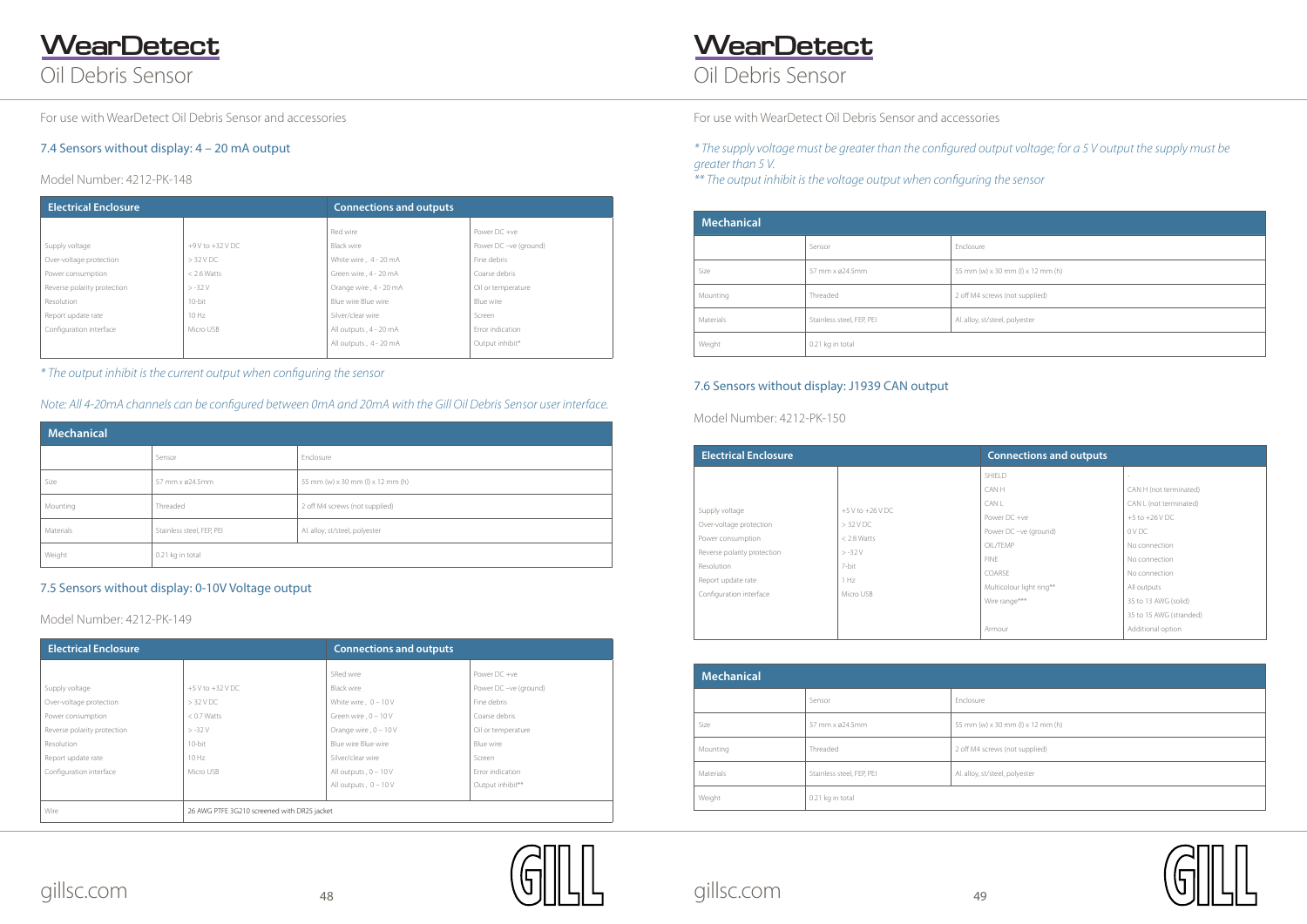<span id="page-25-0"></span>Oil Debris Sensor **WearDetect** 

## Oil Debris Sensor **WearDetect**





#### 7.7 Environmental

|                         | <b>Sensor Head</b>                                                                                                                                                                                                                                                                                                              | <b>Inline Electronics &amp; Cable</b>                           | <b>Display Electronics &amp; Cable</b>    |
|-------------------------|---------------------------------------------------------------------------------------------------------------------------------------------------------------------------------------------------------------------------------------------------------------------------------------------------------------------------------|-----------------------------------------------------------------|-------------------------------------------|
| Operational Temperature | $-26^{\circ}$ C to $+150^{\circ}$ C<br>EN60068-2-1,<br>ISO16750-4                                                                                                                                                                                                                                                               | -40 $^{\circ}$ C to +85 $^{\circ}$ C<br>EN60068-2-1, ISO16750-4 | -40°C to +85°C<br>EN60068-2-1, ISO16750-4 |
| Protection              | IP68 / IP69k to EN60529                                                                                                                                                                                                                                                                                                         | IP66/IP68 to EN60529<br>IP65 to EN60529                         |                                           |
| Humidity                |                                                                                                                                                                                                                                                                                                                                 | 95% RH +55 °C<br>EN60945, EN60068-2-30 Test Db, ISO16750-4      |                                           |
| Thermal Shock           |                                                                                                                                                                                                                                                                                                                                 | EN60945<br>EN60068-2-14 Test Na, ISO16750-4                     |                                           |
| <b>FMC</b>              | <b>EN60945 (Marine)</b><br>EN61000-6-3, EN61000-6-1 (Light industrial)<br>EN61000-6-4, EN61000-6-2 (Heavy industrial)<br>EN61326-2-1 (Measurement and control)<br>EN13309 (Construction machinery)<br>ISO 13766 (Earth moving machinery)<br>ISO 14982 (Agricultural & Forest machinery)<br>FCC ClassA Digital Device, part 15 * |                                                                 |                                           |
| Vibration               | EN60945 (Marine**) 3 axis, 2 to 13Hz, +/-1mm<br>EN60068-2-6 (Industrial) 3 Axis, 10 to 55 Hz 0.75mm or 10q and 13.2Hz to 100Hz constant acceleration of 0.7q<br>EN60068-2-27(Shock) 3 Axis, 25g, 6ms, 1000 cycles                                                                                                               |                                                                 |                                           |
| Chemical compatibility  | Fuels, Oils, Coolants, Fluids, Diesel, Gasoline, Hydraulic, Gear, Motor, Vegetable, Synthetic ester, Polyalphaolefin, Polyglycol, Ethylene Glycol,<br>water, Salt water                                                                                                                                                         |                                                                 |                                           |
| Differential pressure   | 10 bar                                                                                                                                                                                                                                                                                                                          |                                                                 |                                           |
| Cable pull              |                                                                                                                                                                                                                                                                                                                                 | 50 N all 3 axis                                                 |                                           |
| General handling        | 1 m drop all 3 sides (in packaging)                                                                                                                                                                                                                                                                                             |                                                                 |                                           |

*\** 

*Status bits are:* 

*b0 – temperature alarm,* 

*b1 – oil dielectric too high*

- *b2 oil dielectric too low,*
- *b3 fine debris error,*
- *b4 coarse debris error*

*b5 – dielectric error,*

*b6 – internal temperature error,*

*b7 – external temperature error.*

*\*\** 

*Byte 3 values 0x00 to 0x08: bytes 4 to 7 are manufacturer specific Byte 3 value 0x09: bytes 6 and 7 are sensor head temperature as 0.0625 °C / bit Byte 3 value 0x0A: bytes 6 and 7 are electronics temperature as 0.0625 °C / bit*

| <b>Electrical Enclosure</b> |            | <b>Connections and outputs</b> |                                          |
|-----------------------------|------------|--------------------------------|------------------------------------------|
|                             |            | Byte 0                         | Coarse measurement 0 to 100%, no scaling |
| Standard                    | J1939      | Byte <sup>1</sup>              | Fine measurement 0 to 100%, no scaling   |
| Approval                    | Compatible | Byte 2                         | 8 x Status bits*                         |
| Data Length                 | 8 bytes    | Byte 3                         | (Mux) Multiplex of next 5 bytes**        |
| PGN                         | 130816     | Byte 4                         |                                          |
| Report rate                 | 1 Hz       | Byte 5                         | } Meaning depends on value of Byte 3**   |
| Can bit rate                | 250 kb/s   | Byte 6                         |                                          |
|                             |            | Byte 7                         |                                          |
|                             |            |                                |                                          |

*\* This equipment has been tested and found to comply with the limits for a Class A digital device, pursuant to part*  15 of the FCC Rules. These limits are designed to provide reasonable protection against harmful interference when *the equipment is operated in a commercial environment. This equipment generates, uses and can radiate radio frequency energy and, if not installed and used in accordance with the instruction manual, may cause harmful interference to radio communications.*

*\*\* Requires Loctite 270*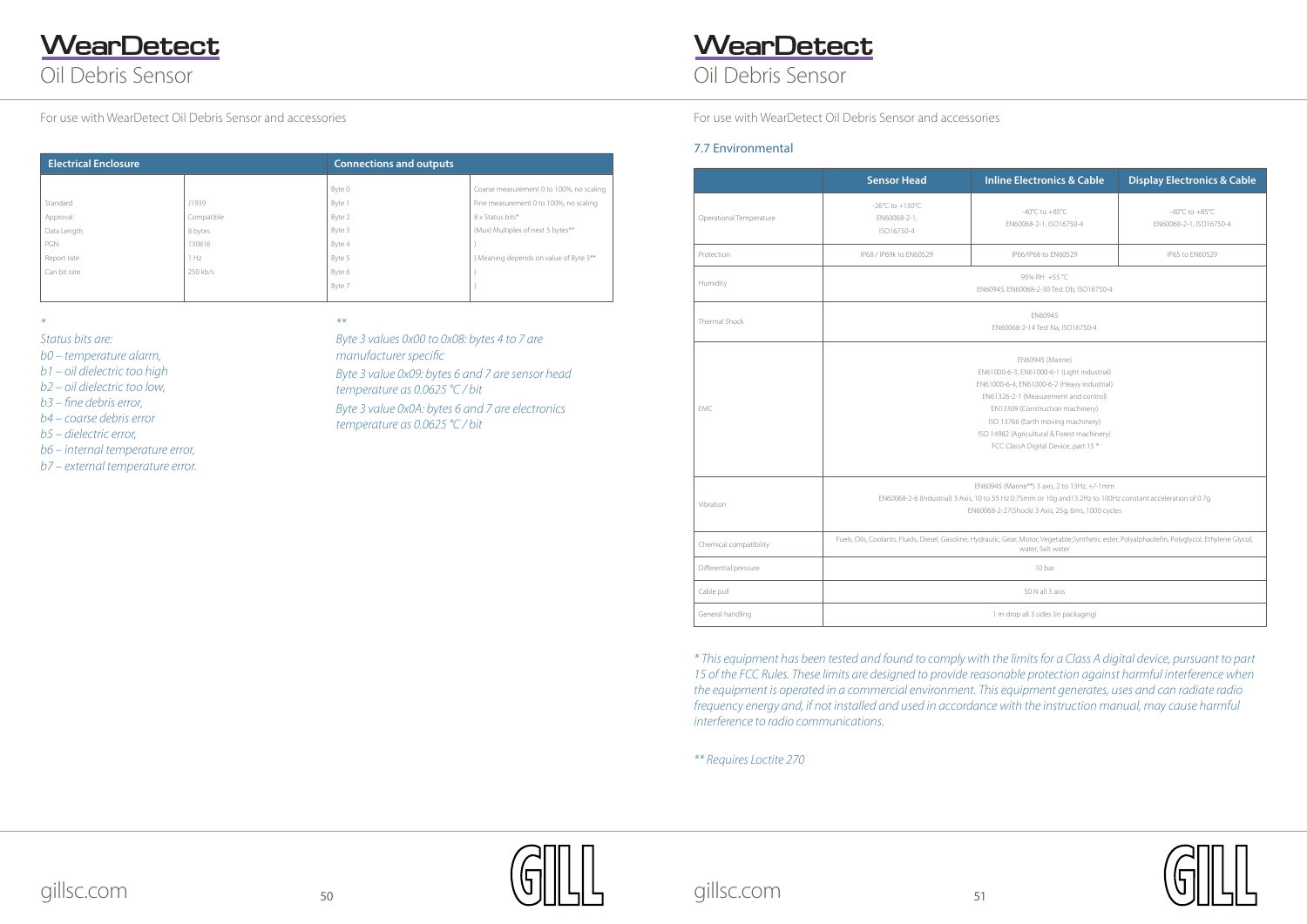<span id="page-26-0"></span>Oil Debris Sensor **WearDetect** 

### Oil Debris Sensor **WearDetect**





*stage. Unscrew the complete thread adaptor and sensor assembly from the equipment using the correct spanner. Clean and remove the sensor probe for servicing in a suitable workshop.*

#### 8.3 Corrosion

All of the Oil Debris Sensor components are treated for protection against corrosion.

#### 8.4 Sealing

The thread adaptor is sealed to the oil enclosure with either a supplied hydrogenated nitrile (HNBR) bonded sealing washer (non-NPT), or a suitable sealing compound (NPT only). It is recommended that the seal is periodically checked for leaks and a new washer or sealant fitted if necessary.

O-Rings are used to seal the sensor head to the thread fitting adaptor. Under normal use the o-rings should not become damaged however, Gill recommend observing the o-ring seal periodically and replacing if necessary.

#### 8.4.1 Sealing

It is not necessary to remove the sensor probe from the adaptor for routine servicing, but is possible only when necessary by loosening the grub screw(s).

The following table lists the seals & washers used on the sensor head and adaptor.

#### **8. Maintenance**

#### 8.1 Cleaning

The Oil Debris Sensor reports the amount of ferrous material attached to the sensor in real time. It is recommended that the sensor is investigated once the full scale output is reached.

To carry out investigation: Unscrew the complete thread adaptor and sensor assembly from the equipment using the correct spanner. The user can decide whether to remove the debris at this time or to re-install and increase the full scale alarm level.

- **Periodically check your Oil Debris Sensor for oil leaks. If any oil leaks are observed, refer to the sealing** notes in 8.4 and securely tighten the sensor into the gearbox or engine housing.
- **Periodically check the tightness of the grub screws holding the sensor head to the thread adaptor.**
- It is recommended that your Oil Debris Sensor zero/span/oil reference is checked periodically to ensure that your sensor is fully functioning using the Gill Oil Debris Monitoring Sensor configurator.
- Lid screws are fully fastened to prevent ingress into the electronics housing.
- Cable glands (Sensor with display models only) are fully fastened prevent ingress into the electronics housing.

*Note: To investigate debris build-up DO NOT remove the sensor probe from the thread adaptor while it is installed*  in the equipment: The Grub screw will need heat applied to overcome the Threadlock compound and avoid being *damaged. The sensor probe will have attracted debris which will damage the internal O-rings if removed at this stage.*

It is recommended that the sensor is cleaned with a non-abrasive cloth prior to installation, removing any traces of used oil or metallic debris.

*Note: Abrasive cleaners or solvents must not be used to clean the Oil Debris Sensor*

#### 8.2 Servicing

There are no serviceable parts on your Oil Debris Sensor; however it is recommended that the following periodic checks are made:

*Note: To remove the assembley DO NOT remove the sensor probe from the thread adaptor while it is installed in the equipment: The Grub screw will need heat applied to overcome the Threadlock compound and avoid being damaged. The sensor probe will have attracted debris which will damage the internal O-rings if removed at this* 

| <b>Adaptor</b> | <b>Description</b>                | <b>Adaptor O-Rings</b> | Quality<br><b>Required</b> | <b>Adaptor Bonded Seals</b> | Quantiy<br><b>Required</b> |
|----------------|-----------------------------------|------------------------|----------------------------|-----------------------------|----------------------------|
| 4212-PK-504    | ODS Thread Adaptor M22x1.5        | O-Ring 14 x 1 HNBR     |                            | Bonded Seal HNBR-Metric 22  |                            |
| 4212-PK-507    | ODS Thread Adaptor M24x2.0        | O-Ring 14 x 1 HNBR     |                            | Bonded Seal HNBR-Metric 24  |                            |
| 4212-PK-552    | ODS Thread Adaptor 3/4"UNFx16     | O-Ring 14 x 1 HNBR     |                            | Bonded Seal HNBR-BSP 1/2"   |                            |
| 4212-PK-533    | ODS Thread Adaptor 1/2"BSPx14     | O-Ring 14 x 1 HNBR     |                            | Bonded Seal HNBR-BSP 5/8"   |                            |
| 4212-PK-502    | ODS Thread Adaptor M20x1.5        | O-Ring 14 x 1 HNBR     |                            | Bonded Seal HNBR-Metric 22  |                            |
| 4212-PK-571    | ODS Thread Adaptor 1/2"NPTx14     | O-Ring 14 x 1 HNBR     |                            | Thread Sealant              | $\overline{\phantom{a}}$   |
| 4212-PK-573    | ODS Thread Adaptor 3/4"NPTx14     | O-Ring 14 x 1 HNBR     |                            | <b>Thread Sealant</b>       | $\overline{\phantom{a}}$   |
| 4212-PK-575    | ODS Thread Adaptor 1"NPTx11.5     | O-Ring 14 x 1 HNBR     |                            | Thread Sealant              |                            |
| 4212-PK-576    | ODS Thread Adaptor 1,1/4"NPTx11.5 | O-Ring 14 x 1 HNBR     |                            | Thread Sealant              | $\overline{\phantom{a}}$   |
| 4212-PK-577    | ODS Thread Adaptor 1,1/2"NPTx11.5 | O-Ring 14 x 1 HNBR     |                            | Thread Sealant              | $\overline{\phantom{a}}$   |

| Sensor Head                     |                            | <b>Sensor O-Ring</b>      |             |
|---------------------------------|----------------------------|---------------------------|-------------|
| 4212-PK-145,146,147,148,149,150 | Sensor Head (All Variants) | $\circ$ -Ring 23 x 1 HNBR | As Reauired |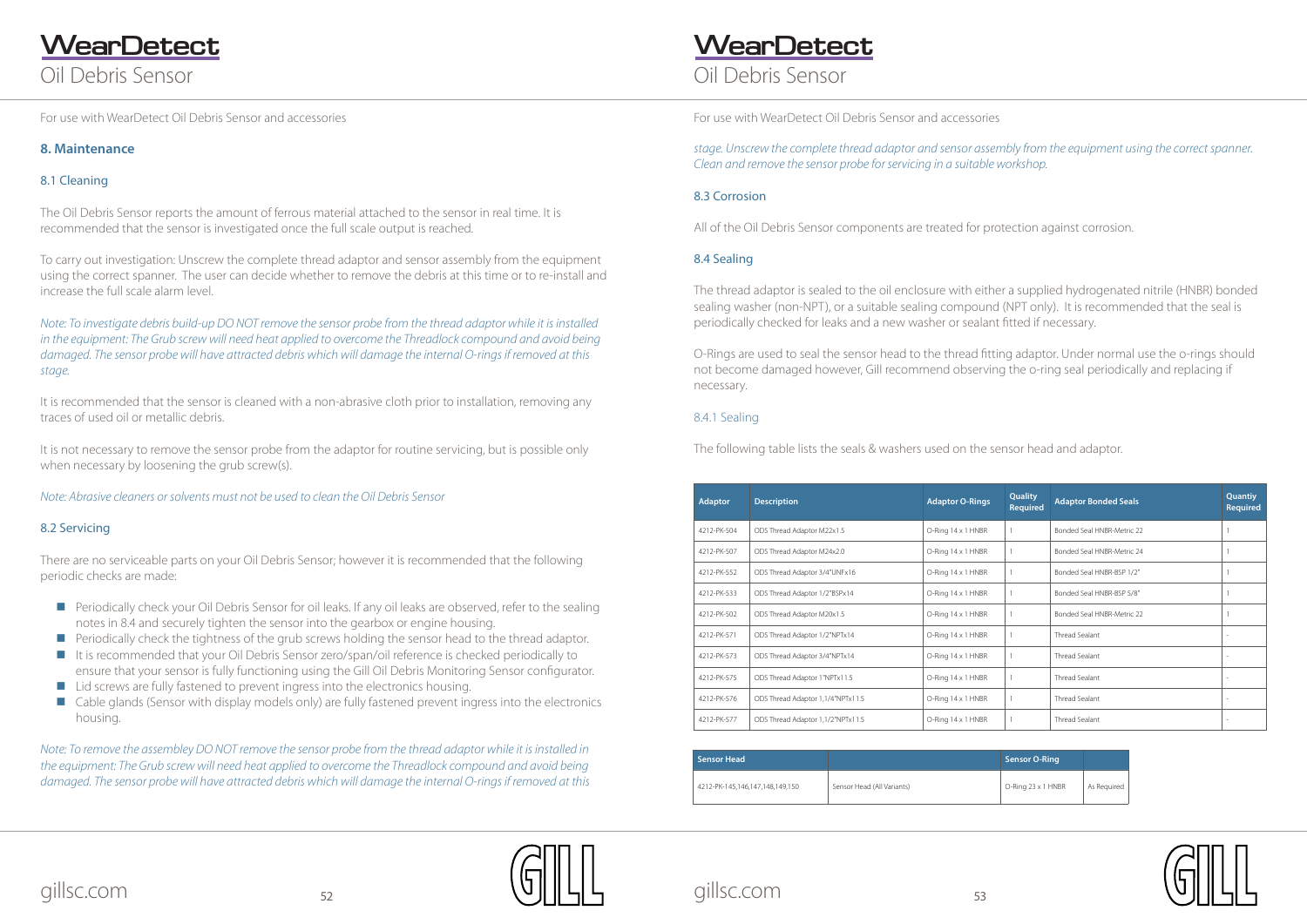<span id="page-27-0"></span>Oil Debris Sensor **WearDetect** 





Oil Debris Sensor

#### 8.5.3 Communications (error) codes

If a communication error occurs a communications fail error message will be displayed in the Gill Configurator start-up window. Please check power and communication connections and restart the Gill Configurator.

#### 8.5.4 Returning a Faulty Sensor

Should a fault arise during the use of your Oil Debris Sensor which is within the warranty period, or if you require a repair to your sensor please contact Gill Sensors & Controls for a Return Material Authorization number (RMA).

Please ensure any return units are cleaned prior to shipment.

| <b>Mechanical</b>          |                                                 |  |  |  |
|----------------------------|-------------------------------------------------|--|--|--|
| <b>Status</b>              | <b>Description</b>                              |  |  |  |
| Normal Operation           | Normal Operation                                |  |  |  |
| Temperature alarm          | Temperature over/below threshold                |  |  |  |
| Water Contamination high   | Water Contamination above threshold             |  |  |  |
| Water Contamination low    | Water Contamination below threshold             |  |  |  |
| Fine error                 | Fine channel error                              |  |  |  |
| Coarse error               | Coarse channel error                            |  |  |  |
| Water Contamination error  | Water Contamination channel error               |  |  |  |
| Internal temperature error | Processing electronics temperature out of range |  |  |  |
| External temperature error | Sensor head temperature out of range            |  |  |  |
|                            |                                                 |  |  |  |

**Q**. The sensor output is greater than the zero level specified by the user (>0%) without debris present. **A**. Check there is no debris present on the sensor and repeat the zero / tare step with the sensor installed in the application. Note: adjacent metalwork can cause a sensor offset and needs to be zero'd out after installation.

#### 8.5 Fault-finding

#### 8.5.1 Troubleshooting

**Q**. I can't access the Debris set menu

- **A**. Both the fine and coarse channels are disabled from the sensor type menu.
- **Q**. I can't set the fine channel; **A**. The fine channel is disabled from the sensor type menu.
- **Q**. I can't set the coarse channel **A**. The coarse channel is disabled from the sensor type menu.
- **Q**. I can't access the Water Contamination/temperature channel **A**. The Water Contamination/temperature channel is disabled from the sensor type menu.

**Q**. I can't set the inhibit level;

**A**. The inhibit outputs during configuration function is disabled from the sensor type menu.

**Q.** The status LED's do not light up **A.** Turn up the brightness level.

## **WearDetect**

#### 8.5.2 Status (error) codes

To aid troubleshooting, the following status codes are shown in the Gill Configurator start up window: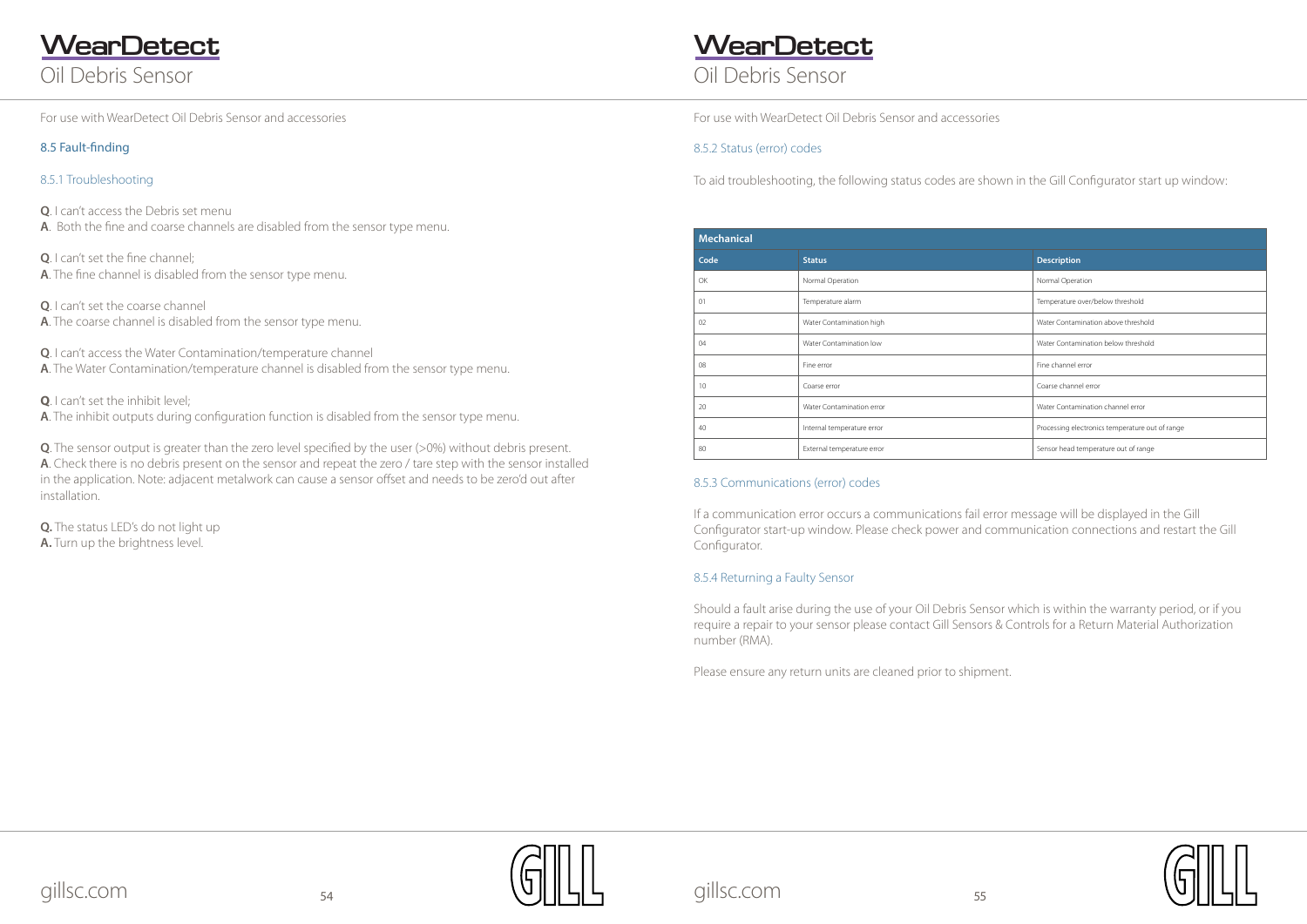<span id="page-28-0"></span>Oil Debris Sensor **WearDetect** 



Oil Debris Sensor

### **9. Appendices**

#### 9.1 Maximum Range Coarse Debris

The following maximum range numbers are provided as a guideline only and these numbers should be confirmed with actual coarse debris samples.

| Course Debris | <b>Material Type</b>      | <b>Maximum No. Off</b>              |
|---------------|---------------------------|-------------------------------------|
| 2mm           | Chrome Steel Ball Bearing | >20                                 |
| 3mm           | Chrome Steel Ball Bearing | 20                                  |
| 4mm           | Water Contamination high  | Water Contamination above threshold |
| 5mm           | Chrome Steel Ball Bearing | 10                                  |

| <b>Course Debris</b> | <b>Material Type</b> | <b>Maximum No. Off</b> |
|----------------------|----------------------|------------------------|
| $1-6 \mu m$          | Iron Powder          | 0.41q                  |
| $60 \mu m$           | Iron Powder          | 0.44q                  |
| 125-300 µm           | Iron Powder          | 0.43q                  |
| 450 µm               | Iron Fillings        | 0.48g                  |
| 420-850 µm           | Iron Fillings        | 0.35q                  |

#### 9.2 Maximum Range Fine Debris

The following maximum range numbers are provided as a guideline only and these numbers should be confirmed with actual fine debris samples.

*Note: Results may vary with more debris layers, different materials and positional variation.*

*Note: Results may vary with more debris layers, different materials and positional variation.*

#### 9.3 Interaction between Coarse and Fine Channels

For the Sensor with display models, a safety earth connection can be made by a wire connected to the unit's external earthing point.

The coarse channel is not affected by the presence of fine debris particles.

The fine channel can be affected by the presence of a large amount of coarse debris, in excess of 2 x 2mm chrome steel ball bearings. In normal use the coarse channel operates independently of the fine channel.

 It is recommended that during the set-up procedure the coarse channel is set to alarm when 1 x 2mm chrome steel ball bearing is on the sensor head to give the earliest warning of a significant failure.

## **WearDetect**

#### 9.5 Grounding Schemes and Recommendations

- $\blacksquare$  Ideally, the cases of both the units and the sensor should not be connected to electrically noisy (dirty) earth.
- For the display electronics enclosure, the field cable's screen should be connected to the sensor an earth loop or connect instrument earth to safety earth.
- $\blacksquare$  If armoured cable is being used it is necessary to prevent safety (dirty) earth from becoming connected to instrument (clean) earth via the earth connections inside the enclosure. This is most easily achieved by the use of insulating cable glands for the field cable entry.
- If it is not practical to isolate the unit's case from safety (dirty) earth the enclosure should be earthed in a manner that complies with local regulations.

The Oil Debris Sensor complies with International EMC standards. In order to maintain compliance with these standards it is essential that the electrical installation is engineered correctly. Electrical installation standards and practices vary for different countries and installation companies. It is the responsibility of the electrical installation design authority to determine the applicable standards / practices and ensure compliance with them. When designing electrical installations for the Oil Debris Sensor it is recommended that the design authority considers the following:

When deciding how to earth the unit, consideration should be given to the recommendations below.

metalwork or conductors. Preferably, they should both be connected to a low noise instrument (clean)

screen via the terminations provided within the enclosure, providing a single, continuous earth screen connected to a low noise instrument (clean) earth. This connection must not be allowed to complete



#### 9.4 Guideline Oil Reference Number

The following oil reference numbers are provided as a guideline only and these numbers should be confirmed with actual oil samples.

| <b>Course Debris</b> | <b>Material Type</b> | <b>Maximum No. Off</b> |
|----------------------|----------------------|------------------------|
| Air                  | Green                | 1000-1015              |
| Water                | Red                  | 860                    |
| Oil                  | Green                | 990                    |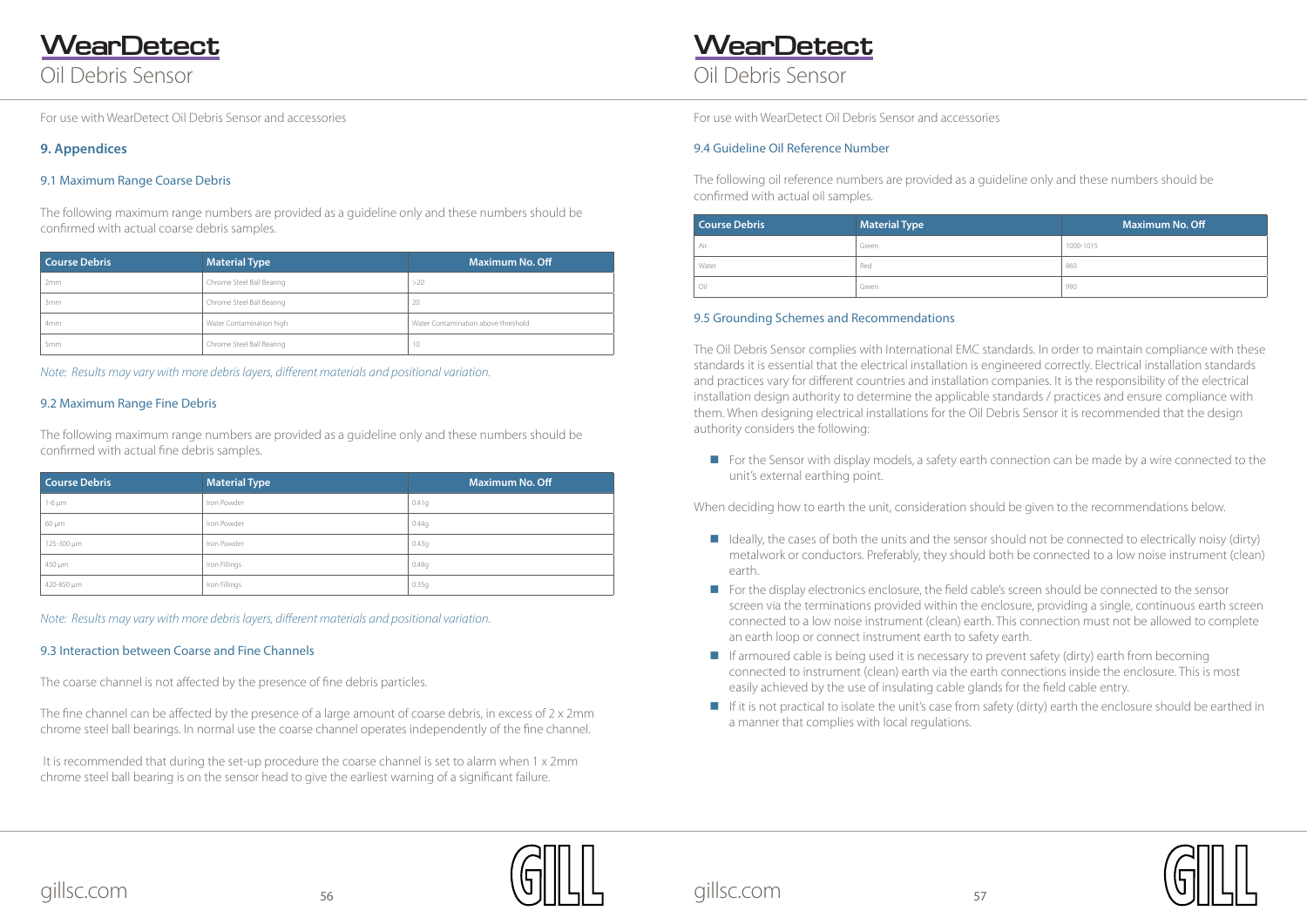

1A output -20mA output 10V output AN output



Oil Debris Sensor

#### <span id="page-29-0"></span>9.6 Oil Debris Sensor parts

Your Oil Debris Sensor consists of the following parts:

#### **Sensors without display**

- Oil Debris Sensor prewired with inline electronics unit
- **Quickstart guide**

#### **Sensors with display**

- **Oil Debris Sensor**
- $\blacksquare$  Enclosure electronics unit with local visual display
- Crimp type Bootlace ferrules.

#### **Sensor Head Adaptor (Mandatory)**

- Sensor Head mounting adaptor (see data sheet)
- **Quick Start Guide**

#### **Inflow Adaptor Kit (Optional)**

- Oil Debris Sensor Inflow sensor head mounting (Equal Tee 1.5")
- $\Box$  1.5" BSP ball valves x 2 (4212-00-160-150 model) (Fits pipe diameters 1.25" 1.5")
- 1" BSP ball valves x 2 (4212-00-160-100 model) (Fits pipe diameters  $\frac{1}{2}$ ,  $\frac{3}{4}$ " & 1")
- $\Box$  BSP pipe size reducers x 2 (1.5" 1") (4212-00160-100 model)
- $\blacksquare$  Mounting brackets x 2

#### **Inflow Adaptor (Optional)**

■ Oil Debris Sensor Inflow sensor head mounting (Equal Tee 1.5")

#### 9.7 Packaging

The packaging has been designed to protect the sensor during transportation. Carefully unpack the equipment, observing any instructions that may be printed on or contained in the packaging, and check the contents for transit damage. Dispose of the packaging according to local regulations.

#### 9.8 Accessories

An optional conduit kit (Gill part No. 4212-10-051-X) is offered for additional cable protection of the Sensor with display models. The X suffix is the length of the conduit tube in meters. The conduit kit consists of the following components:

## **WearDetect**

#### 9.9 Product variants

| Part No.    | Variant                                 |
|-------------|-----------------------------------------|
| 4212-PK-145 | Sensor with display models 4-20mA outp  |
| 4212-PK-146 | Sensor with display models 0-10V output |
| 4212-PK-147 | Sensor with display models CAN output   |
| 4212-PK-148 | Sensor without display models 4-20mA o  |
| 4212-PK-149 | Sensor without display models 0-10V out |
| 4212-PK-150 | Sensor without display models CAN outp  |
|             |                                         |

All product variants require a thread adaptor to allow installation with the chosen equipment. See section 6 for a list of the available adaptors at the time of writing. Gill recommend getting in contact as these are constantly being updated according to demand.

#### 9.9.1 Optional

4212-00-160-150 Inflow Adaptor Kit 1.5" (Also fits 1.25") 4212-00-160-100 Inflow Adaptor Kit 1" (Also fits 0.75" & 0.5" )

Part No. Variant 4212-00-161 Inflow Adaptor

#### 9.10 Sensor De-commissioning

#### 9.10.1 Uninstall the Oil Debris Sensor Configurator App

Launch the Oil Debris Sensor configurator uninstall software application from your program file location selected during installation.

Alternatively, open Control Panel>Programs and Features and select the Oil Debris Sensor Configurator from the list and select the Uninstall option to remove your Oil Debris Sensor configurator software from your PC.